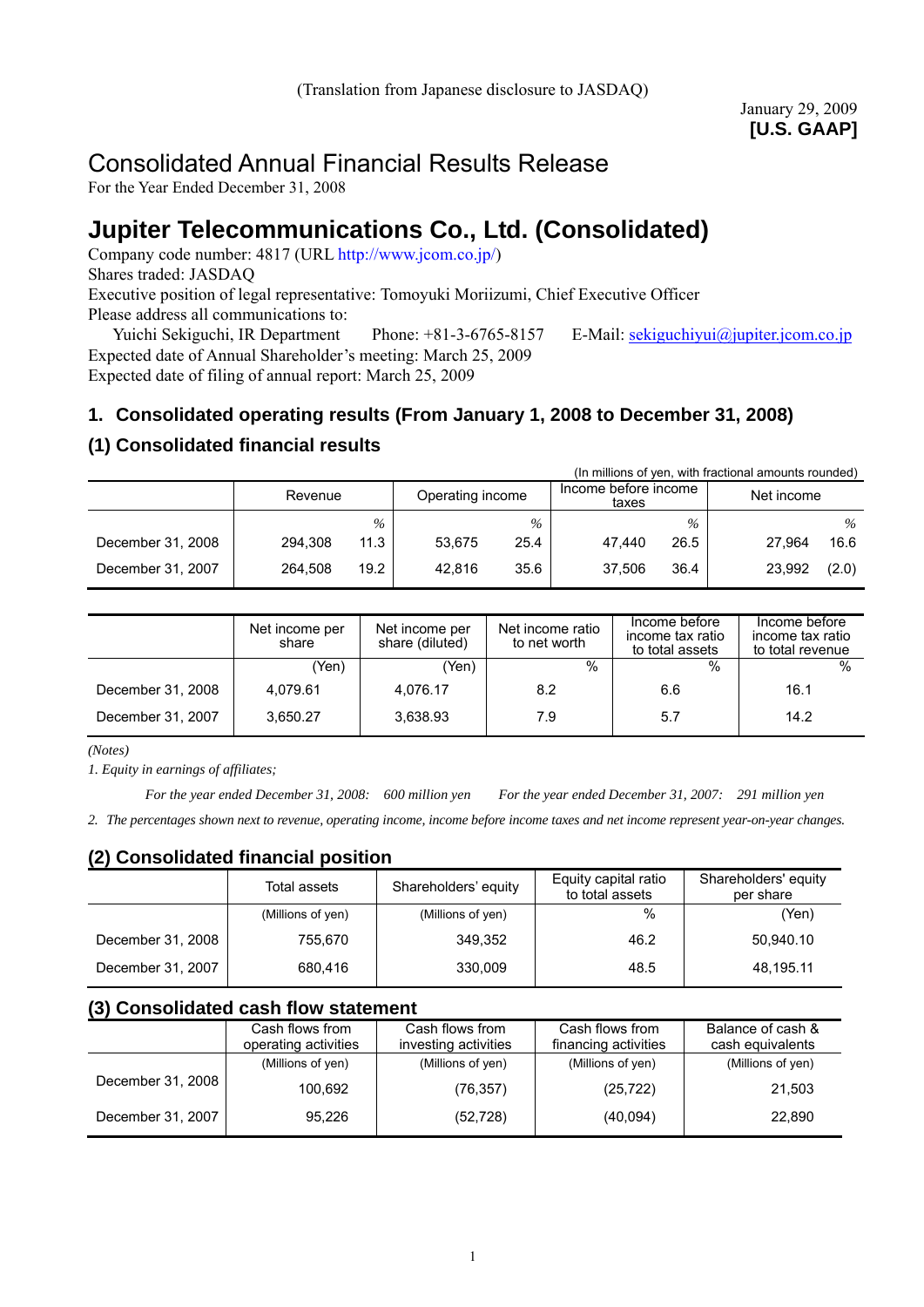# **2. Dividend information**

|                                        | Annual cash dividends per share<br>(Yen) |          |                | Total amount of<br>annual cash<br>dividends | <b>Dividends</b><br>payout ratio | Total amount of<br>dividends ratio to<br>shareholders' equity |
|----------------------------------------|------------------------------------------|----------|----------------|---------------------------------------------|----------------------------------|---------------------------------------------------------------|
|                                        | Interim                                  | Year-end | Total          | (Millions of yen)                           | $\%$                             | $\%$                                                          |
| December 31, 2007<br>December 31, 2008 | 500.00                                   | 250.00   | 0.00<br>750.00 | 5,143                                       | 18.4                             | 1.5                                                           |
| December 31,2009<br>(Forecasts)        | 490.00                                   | 490.00   | 980.00         |                                             | 23.2                             |                                                               |

*(Notes) Interim dividend amount per share ¥500 includes ¥250 as a special dividend.* 

# **3. Consolidated forecasts for December 2009 term (from January 1, 2009 to December 31, 2009)**

|        | Revenue           |      | Operating income         |      | Income before<br>income taxes |         | Net income        |     | Net income per<br>share |
|--------|-------------------|------|--------------------------|------|-------------------------------|---------|-------------------|-----|-------------------------|
|        | (Millions of yen) |      | $(\%)$ (Millions of yen) |      | $(\%)$ (Millions of yen)      | $(\%)]$ | (Millions of yen) | (%) | (Yen)                   |
| Annual | 330.000           | 12.1 | 60,000                   | 11.8 | 52.000                        | 9.6     | 29,000            | 3.7 | 4.228.57                |

*(Notes) The percentages shown next to revenue, operating income, income before income taxes and net income represent year-on-year changes* 

# **4. Other information**

(1) Change in significant consolidated subsidiaries : None

#### (2) Change in significant accounting and reporting policies

- *1. Change in accounting methods in accordance with change in accounting policy : None*
- *2. Change in accounting methods other than above : None*

#### (3) Outstanding shares

*1. Number of issued shares at end of term (consolidated): As of December 31, 2008: 6,938,107 shares As of December 31, 2007: 6,927,357 shares 2 Number of treasury stock: As of December 31, 2008: 80,000 shares As of December 31, 2007: 80,000 shares* 

 *(note) Regarding number of shares basis of per share data, please refer to page 22.*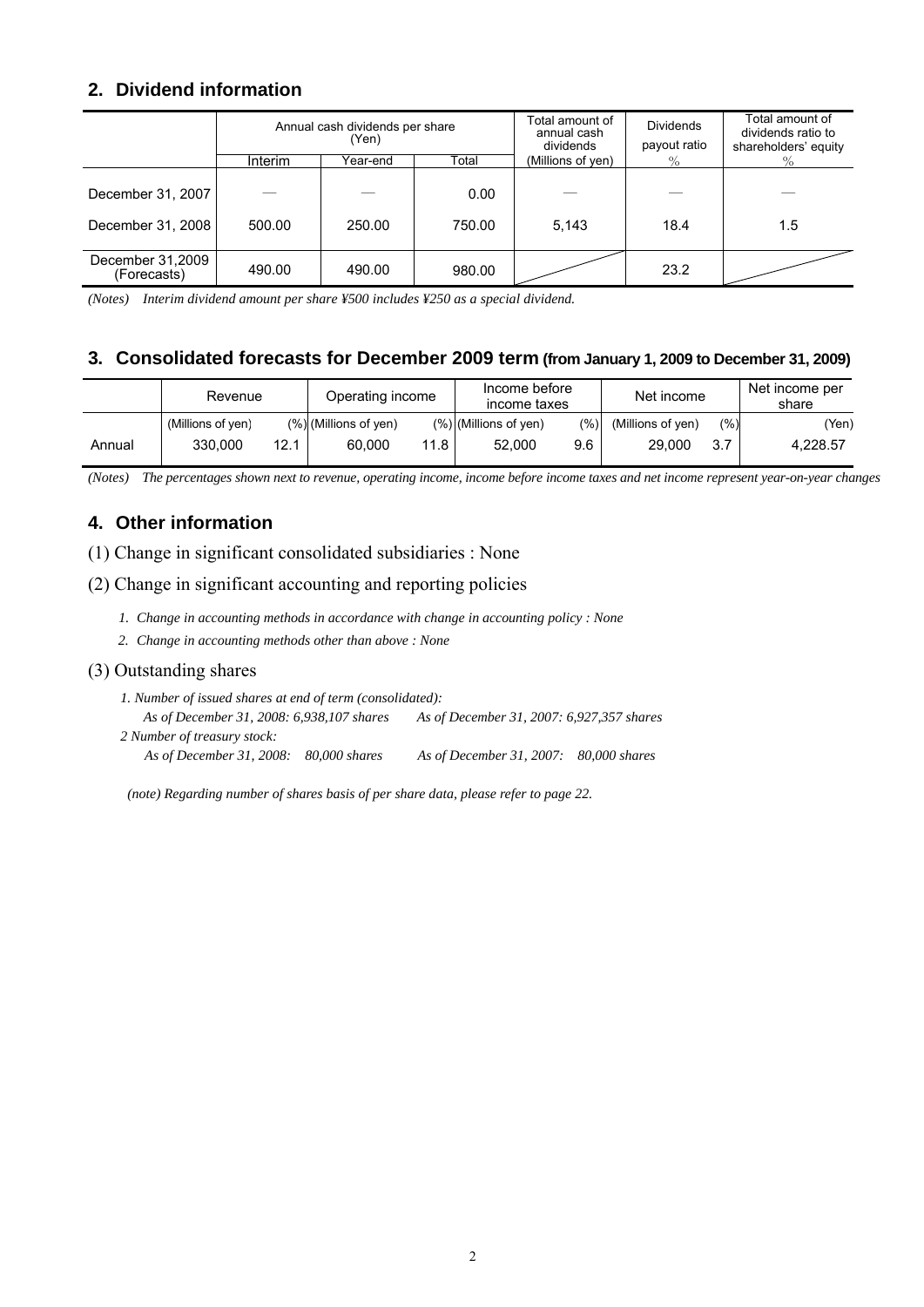# **(Ref) Parent Company Only [JAPANESE GAAP]**

# (1) Financial results **and State and Tensists** (In millions of yen, with fractional amounts rounded) Revenue | Operating income | Ordinary income | Net income  *% % % %* December 31, 2008 | 117,933 9.4 | 10,448 28.2 | 10,477 21.0 | 6,982 10.4 December 31, 2007 | 107,807 7.5 | 8,147 88.3 | 8,656 30.7 | 6,327 (2.4)

# **1. Operating results (From January 1, 2008 to December 31, 2008)**

|                   | Net income per share | Net income per share<br>(diluted) |
|-------------------|----------------------|-----------------------------------|
|                   | (Yen)                | (Yen)                             |
| December 31, 2008 | 1,018.59             | 1,017.73                          |
| December 31, 2007 | 962 71               | 959.72                            |

*The percentages shown next to revenue, operating income, ordinary income and net income represent year-on-year changes.*

**(2) Financial position** (In millions of yen, with fractional amounts rounded)

|                   | Total assets      | Net assets        | Equity capital ratio<br>to total assets | Net assets<br>per share |
|-------------------|-------------------|-------------------|-----------------------------------------|-------------------------|
|                   | (Millions of yen) | (Millions of yen) | $(\%)$                                  | (Yen)                   |
| December 31, 2008 | 439.479           | 250.404           | 57.0                                    | 36.505.18               |
| December 31, 2007 | 427.146           | 246.458           | 57.7                                    | 35,991.30               |

*(Notes) Stockholders' equity*: *As of December 31, 2008 ¥ 250,356 million As of December 31, 2007 ¥246,444 million* 

(Cautionary note regarding future-related information)

The forecasts contained in this report have been prepared on the basis of information that is currently available. Because such estimates are inherently very uncertain, actual results may differ from the forecasts. The Company does not guarantee that it will achieve these estimated results and advises readers to refrain from depending solely on these forecasts. Readers should also note that the Company is under no obligation to revise this information on a regular basis.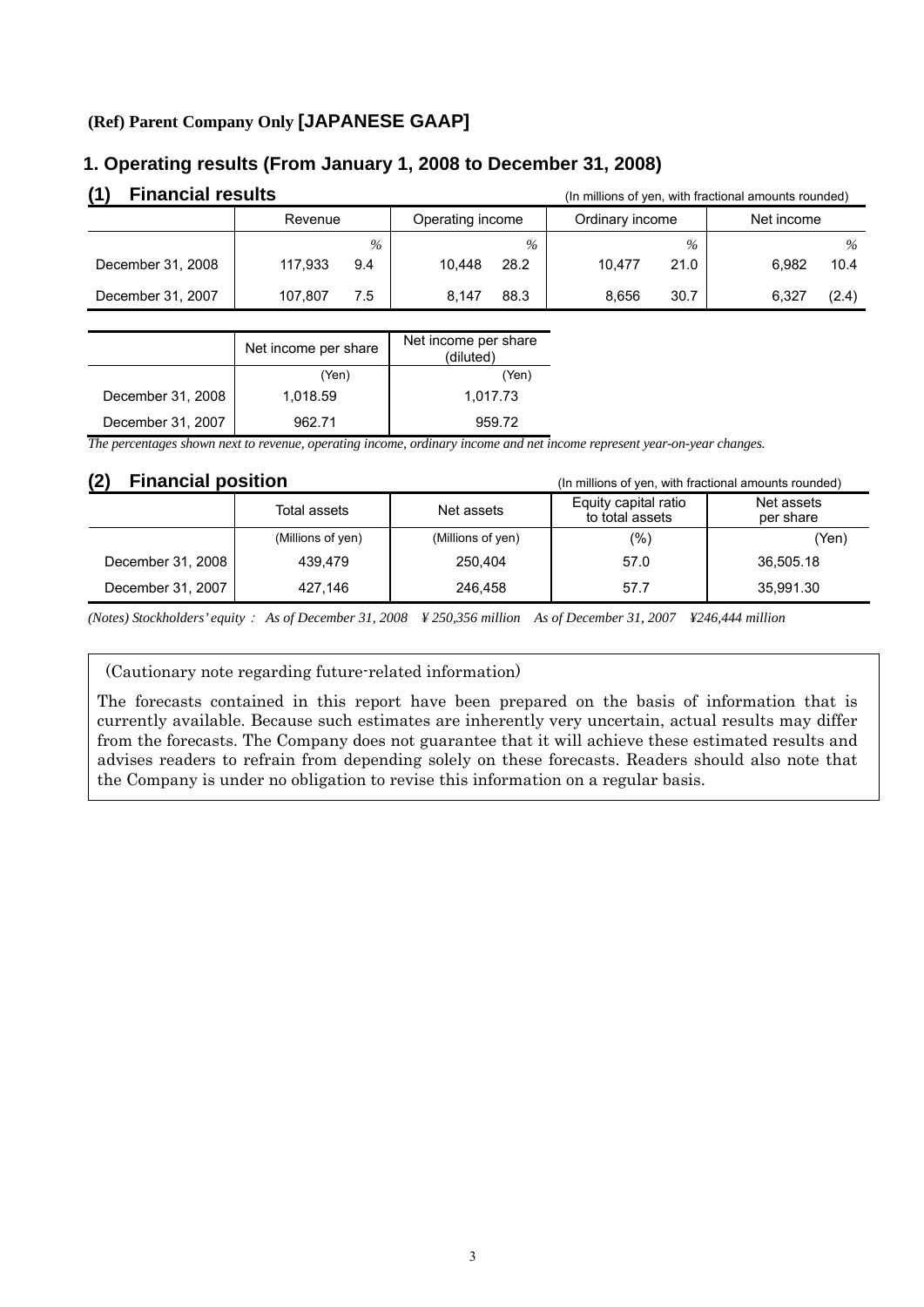# Ⅰ**. Business Results**

# **(1) Analysis of Business Results**

Jupiter Telecommunications Co., Ltd., ("the Company") and its consolidated group ("the J:COM Group")―its consolidated subsidiaries and equity-method affiliates―made the fiscal year ended December 31, 2008 one for reestablishing a growth trend in its cable television services. In addition, the J:COM Group made steady progress with its Volume plus Value growth and Content strategies.

The status of various efforts to implement its growth strategy is as follows:

#### 1. Volume strategy

The J:COM Group has taken steps to increase the number of customer contact points by diversifying sales routes. As a part of these endeavors, in addition to its traditional direct sales representative approach, the J:COM Group has placed particular emphasis on efforts to strengthen its marketing activities at J:COM Shops. As of December 31, 2008, the number of J:COM Shops had increased to 50.

In its efforts to form equity-based alliances, as well as purchase other cable television companies and businesses, the J:COM Group undertook several strategic acquisitions. As a result, successful measures were implemented to expand the J:COM Group's service area. Specific endeavors during the fiscal year ended December 31, 2008 were as follows:

- J:COM acquired 99.2% of the outstanding stock of Kyoto Cable Communications Co., Ltd., (also known as Miyavision), making the acquisition a consolidated subsidiary at the end of January 2008.
- Consolidated subsidiary Cablenet Kobe Ashiya Co., Ltd., acquired the cable television business of the Kobe City Development & Management Foundation at the end of February 2008.
- J:COM acquired additional outstanding stock of Fukuoka Cable Network Co., Ltd. (FCN), the J:COM Group's only equity-method affiliate among its cable television network. As a result, FCN became a J:COM Group's consolidated subsidiary as of August 25, 2008.
- J:COM acquired a 97.9% equity share of Jyohoku New Media Co., Ltd., (also known as Taito Cable Television), which adjoins a J:COM Group service area, on December 1, 2008. Jyohoku New Media was accordingly included as a consolidated subsidiary
- J:COM acquired 100% of the outstanding stock of Mediatti Communications, Inc., Japan's third largest multiple systems operator, making the acquisition a consolidated subsidiary on December 25, 2008

In addition, the J:COM Group implemented various measures aimed at reorganizing its consolidated subsidiaries and operations, resulting in continued improvement of its operational efficiency and competitiveness. As part of these initiatives, J:COM West Co., Ltd., and Kyoto Cable Communications merged on December 1, 2008.

# 2. Value strategy

To increase the average monthly revenue per unit (ARPU), the J:COM Group worked diligently to enhance the number of services offered per subscribing household (the bundle ratio) and enhance the added value of existing services.

In the area of cable television services, and as a facet of its activities to market its video on demand (VOD) capabilities, the J:COM Group broadcasted a preview of the Warner Bros. production "Speed Racer," in conjunction with Asmik Ace Entertainment Inc., a motion picture distribution company, via "J:COM On Demand" on the same day as the movie's DVD release. Moreover, following the launch of the distribution service NHK on Demand by Japan Broadcasting Corporation (NHK) on December 1, 2008, the J:COM Group began broadcasts of the service on the same day. This is a service that allows viewers to enjoy the NHK television programming of their choice and convenience. NHK on Demand consists of two types of services: NHK Archive Selection provides selected past programs from NHK's vast library and Catch-up programs, which are available to viewers who have missed programs for a period of about a week after they were originally broadcast on one of five different NHK terrestrial and satellite channels. Adding this new service to the J:COM lineup is expected to increase both the overall number of VOD service users and the utilization of the "J:COM on Demand" service.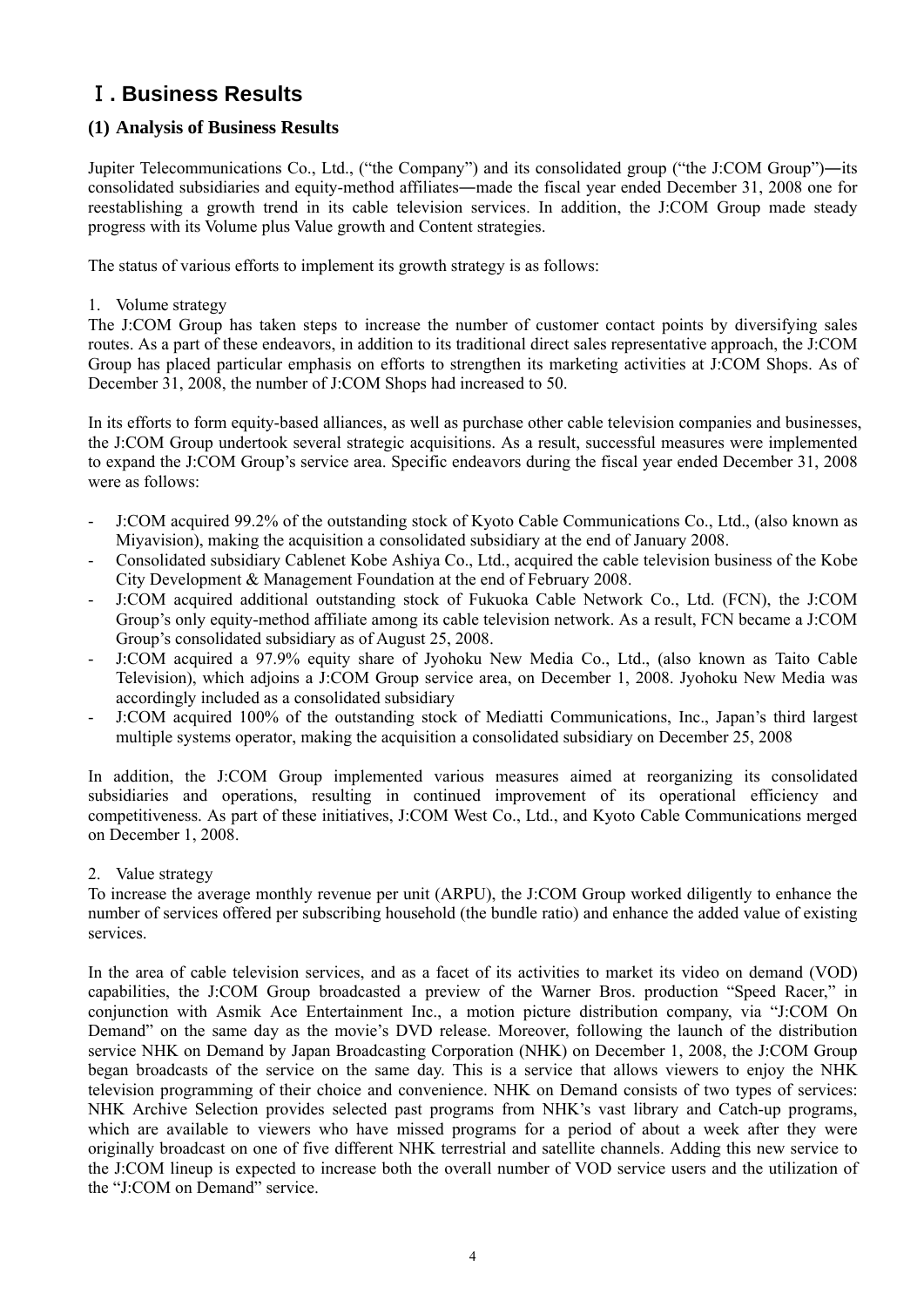Introduced in fiscal 2006, the J:COM Group's digital video recording service (HDR), which enables the recording of HD broadcasts to an internal hard disk drive using a set-top box, has also experienced steady growth in its number of subscribers. HDR offers a variety of benefits including enhanced convenience, becoming popular for both its features and perceived cost/performance ratio to users. As of December 31, 2008, J:COM had 404,800 subscribers to its HDR service. This contributed significantly to ARPU growth. Furthermore, the Company launched a new "HDR Plus" high-specification and functionality service across all service areas on December 17, 2008.

"HDR Plus" features an enhanced DVD drive with digital high-definition video recording capability as well as an expanded 500 gigabyte hard disk. It delivers approximately four times more recording capacity as compared to the conventional HDR service. With the introduction of "HDR Plus", J:COM expects to increase its base of digital service users while improving customer satisfaction.

By the end of July 2008, the J:COM Group had also added J:COM NET Ultra 160M Course, a super high-speed 160 Mbps Internet access service priced at ¥6,300 per month, to its existing J:COM Net 30M Course priced at ¥5,775 per month. As a competitive service that exceeds the Internet access speed provided by its 100 Mbps "fiber to the home" (FTTH) services, and one that delivers other value-added features, including enhanced security and competitive usage fees, J:COM NET Ultra 160M Course is forecasted to generate further growth in subscriber numbers. In this manner, J:COM is well positioned to offer an Internet access service menu that compares favorably with those provided by other major communications companies. As a result of this initiative, as well as to the introduction of J:COM NET Ultra 160M Course, the number of subscribing households has increased and resulted in an ARPU improvement.

#### 3. Content strategy

As a result of the merger with Jupiter TV Co., Ltd. (JTV) in September 2007, the Company became Japan's largest multi-channel operator (MCO). The J:COM Group provides sixteen specialized pay-television channel services through various distribution infrastructures including cable and direct-to-home satellite service providers. Leveraging synergies gained from this merger, the J:COM Group takes full advantage of resources such as its funding capabilities, customer base and customer information, including opinions and requests collected directly by sales representatives as well as call centers. In this manner, the J:COM Group is taking steps to improve programming quality, review and enhance channel contents, and continually provide appealing programs to its customers. As a part of these endeavors, the J:COM Group began broadcasting Channel Ginga in April 2008. At the same time, the J:COM Group enhanced its channel lineup through the addition of two highly rated U.S. channels, FOXCRIME and the SCIFI Channel.

In bolstering the programming content quality of the new Channel Ginga in autumn 2008, the J:COM Group enhanced the satisfaction of its existing subscribing households while further expanding the breadth of its audience. Furthermore in December 2008, the Company launched the commercial-free "Cinema Channel" that focuses mainly on Hollywood box-office hits, topical movies, and unforgettable film classics.

#### 4. The Digital Project

With less than three years remaining in the countdown to the complete changeover to terrestrial digital broadcasting in July 2011, the J:COM Group recognizes that its response to this change will be critical. For this reason, the J:COM Group launched the Digital Project in October 2008, and will actively promote an early completion to the shift to terrestrial digital broadcasting, targeting the first half of 2010, while working to provide increasingly sophisticated services. At the same time, the J:COM Group has identified this opportunity as a potential means to increase the number of subscribers and further bolster its revenue stream. In promoting the aforementioned Digital Project, the J:COM Group will endeavor to secure increased acceptance of terrestrial digital broadcasting and growth in the number of multi-channel viewing households.

As a result of the measures mentioned above, the total number of subscribing households (the number of households that subscribe to one or more services) at consolidated system operators increased by 508,300 or 19% from December 31, 2007 to 3,167,400 households at December 31, 2008. By type of service, cable television subscribers grew by 369,000 households or 17% from December 31, 2007 to 2,557,000 households at December 31, 2008. The number of high-speed Internet access and telephony services subscribers increased by 275,200 or 23%, and 257,200 or 20%, respectively, to 1,486,800 and 1,569,800 households, respectively, as of December 31, 2008. The bundle ratio was unchanged at 1.77 as of December 31, 2008 from December 31, 2007. However, excluding the impact of five acquisitions in 2008, the bundle ratio increased to 1.82 as of December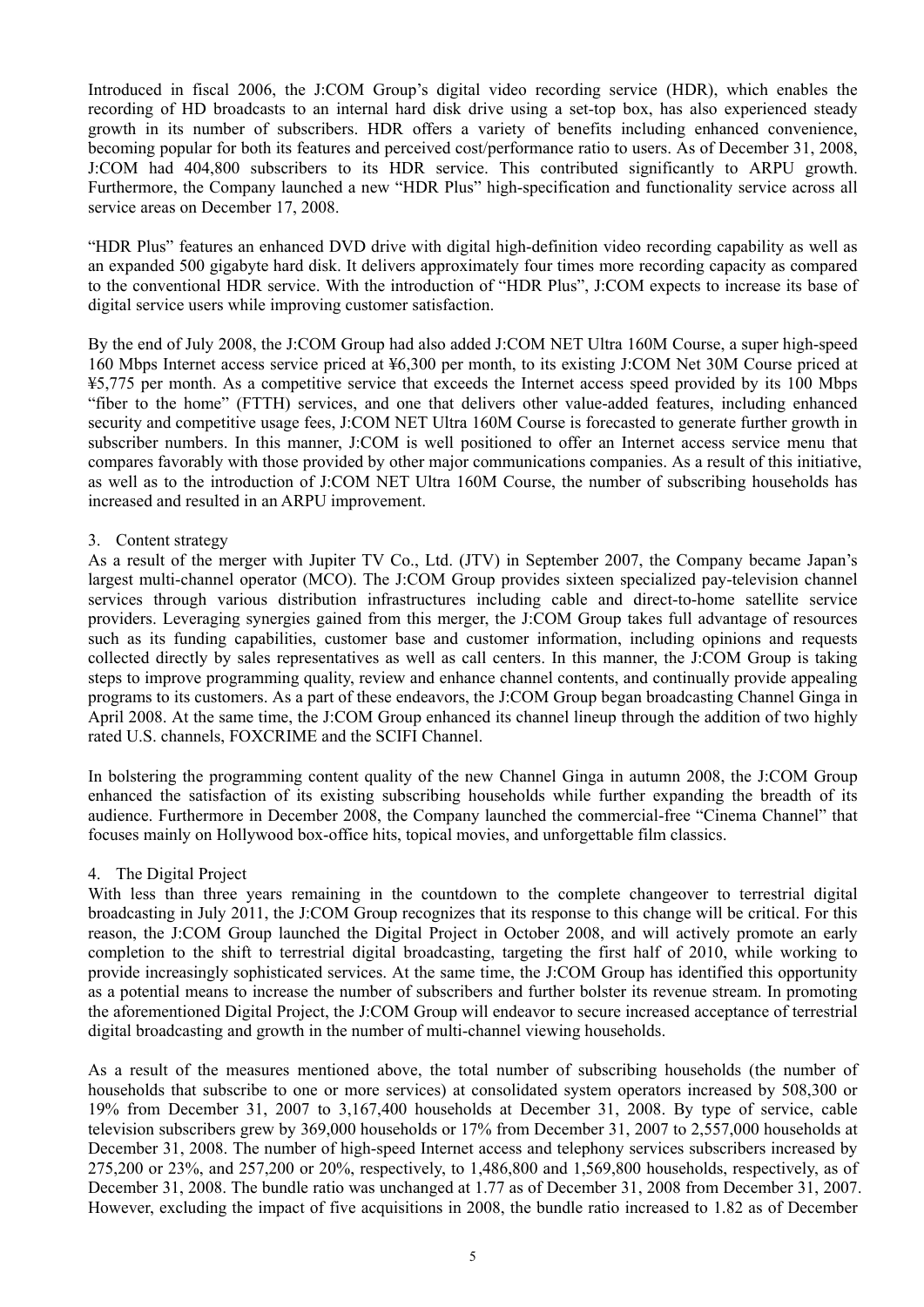31, 2008. ARPU increased from ¥7,687 for the year-ended December 31, 2007 to ¥ 7,789 for the year-ended December 2008.

### **Overview of business results**

 In the following discussion, we quantify the impact of acquisitions on our results of operations. The acquisition impact represents our estimate of the difference between the operating results of the periods under comparison that is attributable to the timing of an acquisition. In general, we base our estimate of the acquisition impact on an acquired entity's operating results during the first three months following the acquisition date such that changes from those operating results in subsequent periods are considered to be organic changes. Included as acquisition are (i) the July 2007 acquisition of Jupiter Visual Co. Ltd, (ii) the September 2007 merger with Jupiter TV Co., Ltd. and its subsidiaries and affiliates (JTV Group), (iii) the January 2008 acquisition of Kyoto Cable Communications Co. Ltd., (iv) the February 2008 acquisition of Kobe City Development & Management Foundation, (v) the August 2008 acquisition of Fukuoka Cable Network Co., Ltd., and (vi) the December 2008 acquisition of Jyohoku New Media., Ltd. (Taito Cable Television).

#### **Revenue**

Total revenue increased by ¥29,800 million, or 11% from ¥264,508 million for the year ended December 31, 2007 to ¥ 294,308 million for the year ended December 31, 2008. This increase includes ¥11,761 million that is attributable to the aggregate impact of acquisitions. Excluding the impact of acquisitions, total revenue increased by ¥18,039 million, or 7%.

Subscription fees increased by ¥21,788 million, or 9%, from ¥230,061 million for the year ended December 31, 2007 to ¥251,849 million for the year ended December 31, 2008. This increase includes ¥5,305 million that is due to the aggregate impact of acquisitions. Excluding the impact of acquisitions, subscriber fees increased by ¥16,483 million, or 7%.

Cable television subscription fees increased by  $\frac{11.354 \text{ million}}{1.354 \text{ million}}$  or 9% from  $\frac{123.071 \text{ million}}{1.354 \text{ million}}$  for the year ended December 31, 2007 to ¥134,425 million for the year ended December 31, 2008. The increase in cable television subscription revenue includes a 6% organic increase in subscription fees that is attributable to an increase in the average number of digital cable subscribers, for which we charge a higher fee compared to our analog cable service, and the associated increase in ARPU. As of December 31, 2008, 78% of cable television subscribers were receiving our digital service, compared to 67% as of December 31, 2007.

High-speed Internet subscription fees increased by ¥6,921 million, or 10% from ¥66,558 million for the year ended December 31, 2007 to ¥ 73,479 million for the year ended December 31, 2008. The increase in high-speed Internet subscription revenue includes a 9% organic increase in subscription fees that is attributable to the net effect of (i) an increase in the average number of high-speed Internet subscribers and (ii) lower ARPU due to product bundling discounts.

Telephony subscription fees increased by ¥3,513 million, or 9%, from ¥40,432 million for the year ended December 31, 2007 to ¥ 43,945 million for the year ended December 31, 2008. The increase in telephony subscription revenue is attributable to the net effect of (i) an increase in the average number of telephony subscribers and (ii) lower ARPU due to a decrease in call volumes.

Other revenue increased by ¥8,012 million, or 23%, from ¥34,447 million for the year ended December 31, 2007 to ¥42,459 million for the year ended December 31, 2008. This increase includes ¥6,456 million that is attributable to the aggregate impact to acquisitions. The acquisition impact is mainly due to the merger with Jupiter TV Co. Ltd.

#### **Operating Costs and Expenses**

Operating and programming costs increased by ¥7,351 million, or 7%, from ¥104,748 million for the year ended December 31, 2007 to ¥112,099 million for the year ended December 31, 2008. This increase includes ¥ 3,799 million that is attributable to the aggregate impact of acquisitions. The remaining increase is due primarily to costs directly related to growth of our subscriber base.

Selling, general and administrative expenses increased by ¥ 6,792 million, or 13%, from ¥52,722 million for the year ended December 31, 2007 to ¥59,514 million for the year ended December 31, 2008. This increase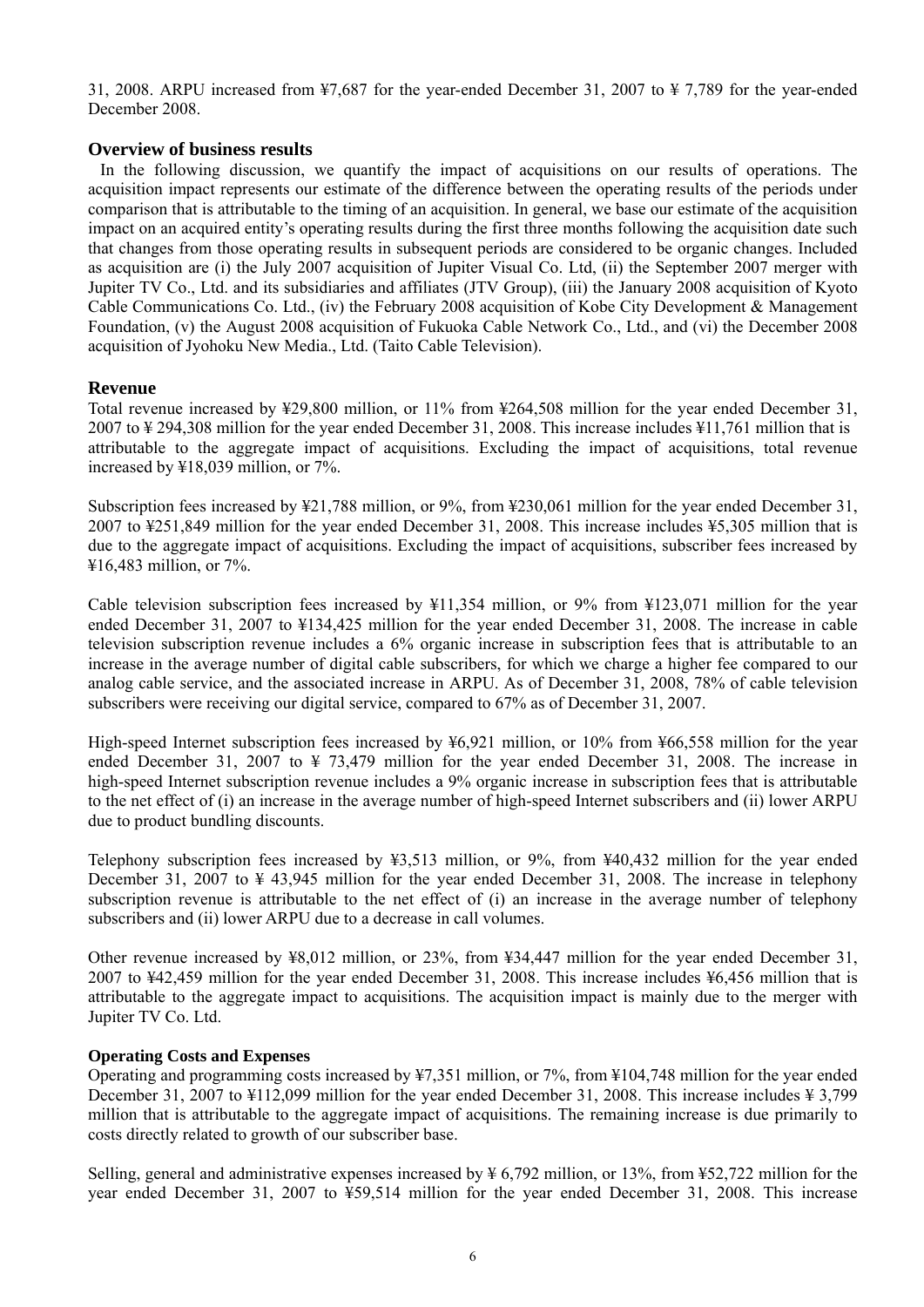includes ¥4,248 million that is attributable to the aggregate impact of acquisitions The remaining increase is primarily attributable to increases in personnel costs.

Depreciation and amortization expenses increased by ¥4,798 million, or 7%, from ¥64,222 million for the year ended December 31, 2007 to ¥69,020 million for the year ended December 31, 2008. This increase is attributable to the aggregate impact of acquisitions and additions to fixed assets related to the installation of services to new customers.

Operating income, as a result of the above items, increased by ¥10,859 million, or 25%, from ¥42,816 million for the year ended December 31, 2007 to ¥53,675 million for the year ended December 31, 2008.

Interest expense, net increased by ¥443 million, or 10%, from ¥4,276 million for the year ended December 31, 2007 to ¥4,719 million for the year ended December 31, 2008.

Income before income taxes increased by ¥9,934 million, or 26%, from ¥37,506 million for the year ended December 31, 2007 to ¥47,440 million for the year ended December 31, 2008.

Net income increased by ¥3,972 million, or 17%, from ¥23,992 million for the year ended December 31, 2007 to ¥27,964 million for the year ended December 31, 2008 for the reasons set forth above.

# **Outlook for the coming fiscal year**

(In millions in yen) Revenue Operating Income Income before Income Taxes Net Income December 31, 2008 (Actual) 294,308 53,675 47,440 27,964 December 31, 2009 (Forecast)  $330,000$  60,000 52,000 29,000 Change  $(\%)$  12.1 11.8 9.6 3.7

Despite a downturn in the pace of overall growth in the cable industry, signs are emerging that other major telecommunications companies are entering the pay multi-channel broadcast market in earnest. As a result, the J:COM Group's operating environment is becoming increasingly competitive. At the same time, market entry by companies outside the industry is serving to raise public awareness. This is expected to help reenergize the market. With less than three years to the complete changeover to terrestrial digital broadcasting, the J:COM Group will renew its efforts to secure widespread acceptance of the various and diverse digital broadcast services while further enhancing the enjoyment and numbers of pay multi-channel broadcast subscribers. In this context, the trend toward digitization is recognized as a significant opportunity for the J:COM Group.

Guided by the Digital Project, a key initiative that the J:COM Group has continued to promote since its launch toward the end of 2008, the Company will work diligently to secure volume growth, enhance value and improve programming quality against the backdrop of the aforementioned market conditions.

As a part of its efforts to secure volume growth, the J:COM Group will bolster marketing across newly expanded areas, leveraging the Company's acquisition activities over the previous year. At the same time, the J:COM Group will continue to diversify its sales channels and strive to expand its subscriber base.

To enhance value, the Company will move forward with efforts to increase the convenience and functionality of the J:COM Group's digital television services. In addition, the Company will seek to differentiate itself from other companies by providing comprehensive after-care customer services. Through these means, the J:COM Group expects to increases its competitive position.

With the aim of improving programming quality, the Company will accelerate its shift to HD broadcasting while creating and producing attractive content. This is expected to increase the level of customer satisfaction.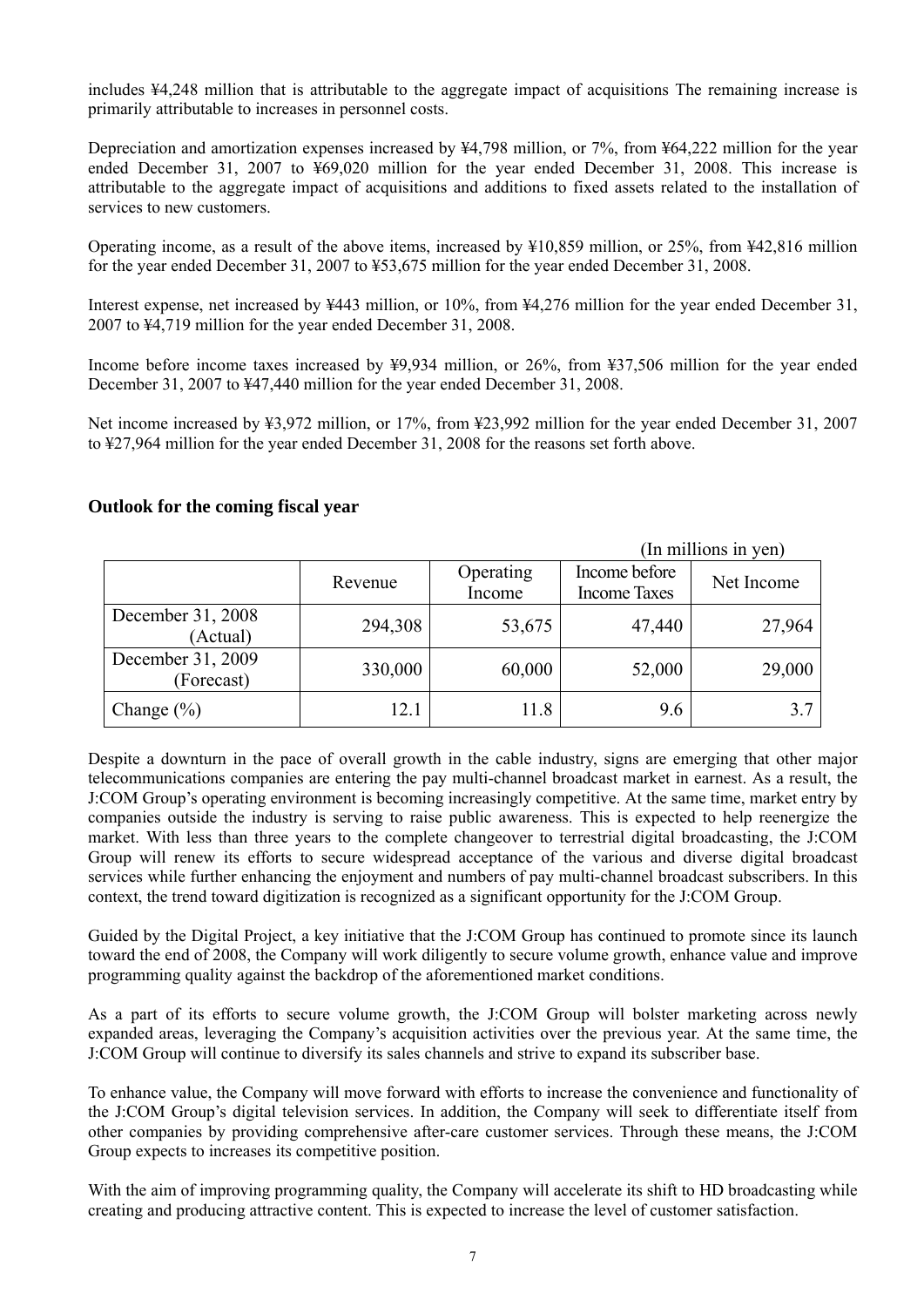Taking into consideration the aforementioned measures, consolidated revenues are expected to total ¥330,000 million for the fiscal year ending December 31, 2009, and the J:COM Group forecasts consolidated operating income, income before income taxes and net income of ¥ 60,000 million, ¥52,000 million and ¥29,000 million, respectively.

The J:COM Group's consolidated performance forecasts, which are based on business plans for the full fiscal year, do not provide performance forecasts for the first half (cumulative basis).

# **(2) Financial position**

### **Asset, Liability and Stockholders' equity**

Total assets increased by ¥75,254 million, from ¥680,416 million as of December 31, 2007 to ¥755,670 million as of December 31, 2008. The increase was primarily due to acquisitions made in 2008.

Total liabilities increased by ¥52,375 million, from ¥345,008 million as of December 31, 2007 to ¥397,383 million as of December 31, 2008. The increase was primarily due to acquisitions made in 2008 and borrowings made in connection with the Mediatti acquisition.

Stockholders' equity increased by ¥19,343 million, from ¥330,009 million as of December, 2007 to ¥349,352 million as of December 31, 2008. The increase was primarily due to current net income partially offset by distributions and dividends paid.

#### **Cash flows**

For the year ended December 31, 2008, the net cash provided by our operating activities of ¥100,692 million and existing cash and cash equivalent was used to fund net cash used in our investing and financing activities of ¥76,357 million and ¥25,722 million, respectively.

#### *Cash Provided by Operating Activities*

Net cash flows provided by operating activities increased ¥5,466 million from ¥95,226 million for the year ended December 31, 2007 to ¥100,692 million for the year ended December 31, 2008. The increase is primarily attributable to an increase in our net income, offset by an increase in cash paid for income taxes and changes in our working capital accounts.

# *Cash Used in Investing Activities*

Net cash used in investing activities increased ¥23,629 million from ¥52,728 million for the year ended December 31, 2007 to ¥76,357 million for the year ended December 31, 2008. The net cash used for the year ended December 31, 2008 primarily consisted of ¥46,972 million for capital expenditures and ¥29,410 million for our acquisition of new subsidiaries and the acquisition of business operations.

#### *Cash Used in Financing Activities*

Net cash used in financing activities decreased ¥14,372 million from ¥40,094 million for the year ended December 31, 2007 to ¥25,722 million for the year ended December 31, 2008. The ¥25,772 net cash used in financing activities for the year ended December 31, 2008 consisted of ¥17,105 million of principle payments under capital lease obligations, ¥7,448 million net payments of short term loans and long-term debt, ¥3,428 million of dividends paid to shareholders, offset by ¥856 million of proceeds from the issuance of common stock and ¥1,403 million of other financing activities.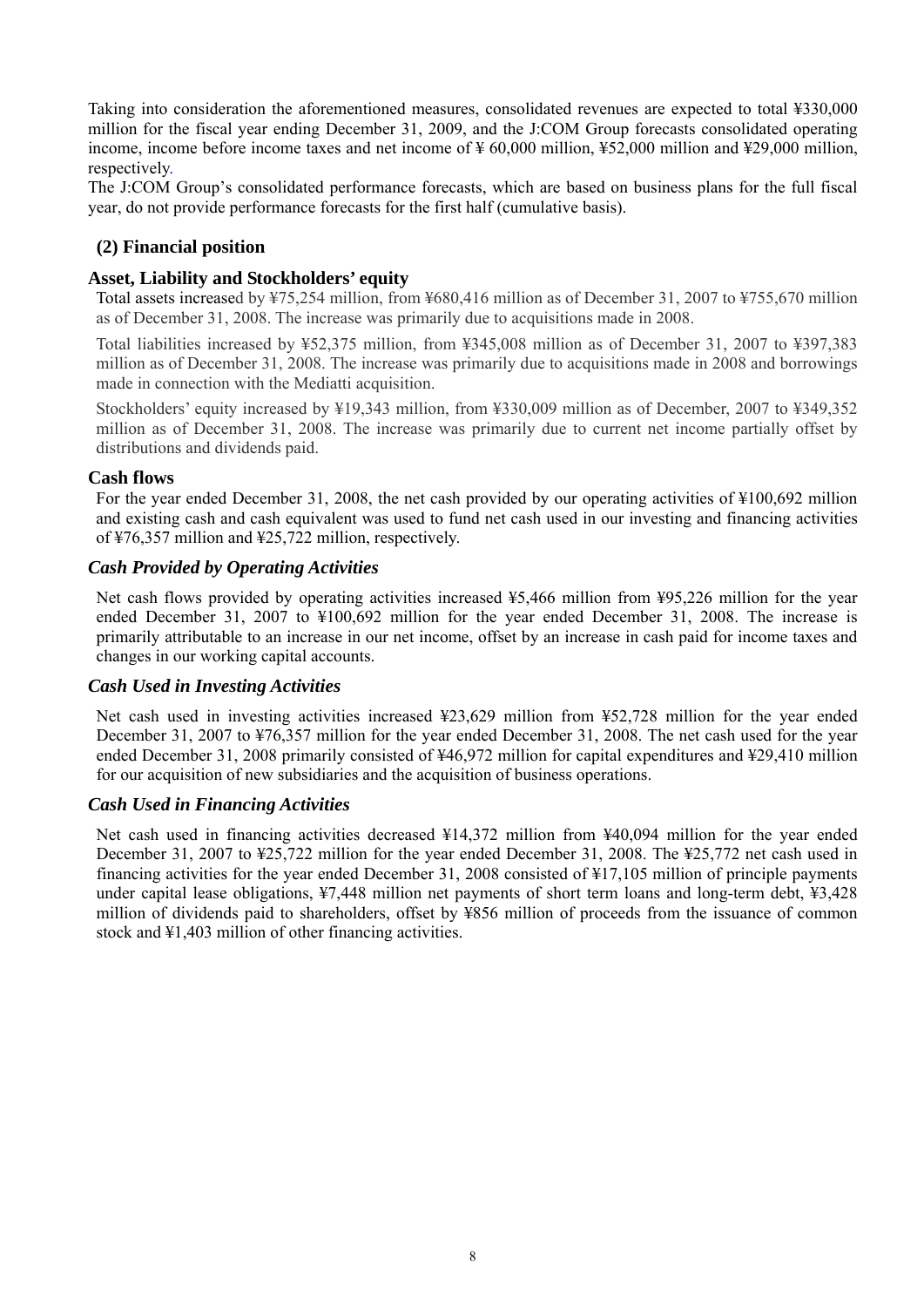# **(3) Fundamental policy regarding the distribution of profits**

J:COM recognizes that the distribution of profits to shareholders is an important management issue. In this context, the Company will endeavor to consistently supplement the J:COM Group's internal reserves for use in potential future investments such as the acquisition of other companies and businesses as well as capital expenditures, while at the same time maintaining stable and continuous returns to shareholders. As such, J:COM undertook the payment of an interim cash dividend of ¥500 per share, which included a special cash dividend of ¥250 per share. In connection with the year-end cash dividend, the Company plans to pay ¥250 per share.

Looking ahead, J:COM will continue to promote sustainable growth while working positively to return profits to shareholders. In fiscal 2009, the year ending December 31, 2009, the Company plans to pay an annual cash dividend of ¥980 per share, comprising an interim cash dividend of ¥490 per share and a year-end cash dividend of ¥490 per share, compared with ¥750 per share in fiscal 2008 taking into consideration of the J:COM Group's business results and other factors.

#### **(4) Risk management**

The J:COM Group has implemented organizational and structural risk management measures. However, should risks emerge, the possibility exists that they could significantly affect the J:COM Group's business results, financial position, or cash flows.

As of December 31, 2008, risks to the J:COM Group (some of which are outside of the control of the J:COM Group) were as follows:

1. Risks associated with the J:COM Group's businesses

– An ineffective strategy for gaining new subscribers.

– Turnover among sales staff can reduce the effectiveness of marketing activities, causing the failure to maintain subscribers and the loss of opportunities to gain new subscribers.

– Risk that the J:COM Group might be unable to secure the funds, equipment, or obtain regulatory approvals needed for network expansion.

– Reduction in opportunities to expand operations through the acquisition of other businesses.

– Changes in the performance of J:COM Group companies might have a negative effect on operating results.

– Risks associated with non-compliance with certain regulations (for instance, claims for damages resulting from the unauthorized release of personal information).

2. Risks associated with business relationships

– Adverse developments, including the cessation of transactions, in the J:COM Group's relationships with programming suppliers, network infrastructure providers, suppliers of service reception and transmission equipment (digital set-top boxes, etc.), and other CATV and satellite broadcast operators.

3. Risks associated with markets

– Intensifying competition with other firms in the same line of business as the J:COM Group, and adverse trends in markets.

4. Risks associated with changes in global macroeconomic conditions

– As concerns surrounding a downturn in the global economy increase, current macroeconomic conditions may have a negative impact on the Company's performance.

5. Legal and regulatory risks

– Stricter government regulations, revisions to laws, etc.

6. Risks associated with natural and man-made disasters

– Outage of the J:COM Group's transmission facilities due to natural disasters, terrorist attacks, etc.

For more detailed information on the foregoing, please refer to the J:COM annual securities report scheduled for submission in March 2009.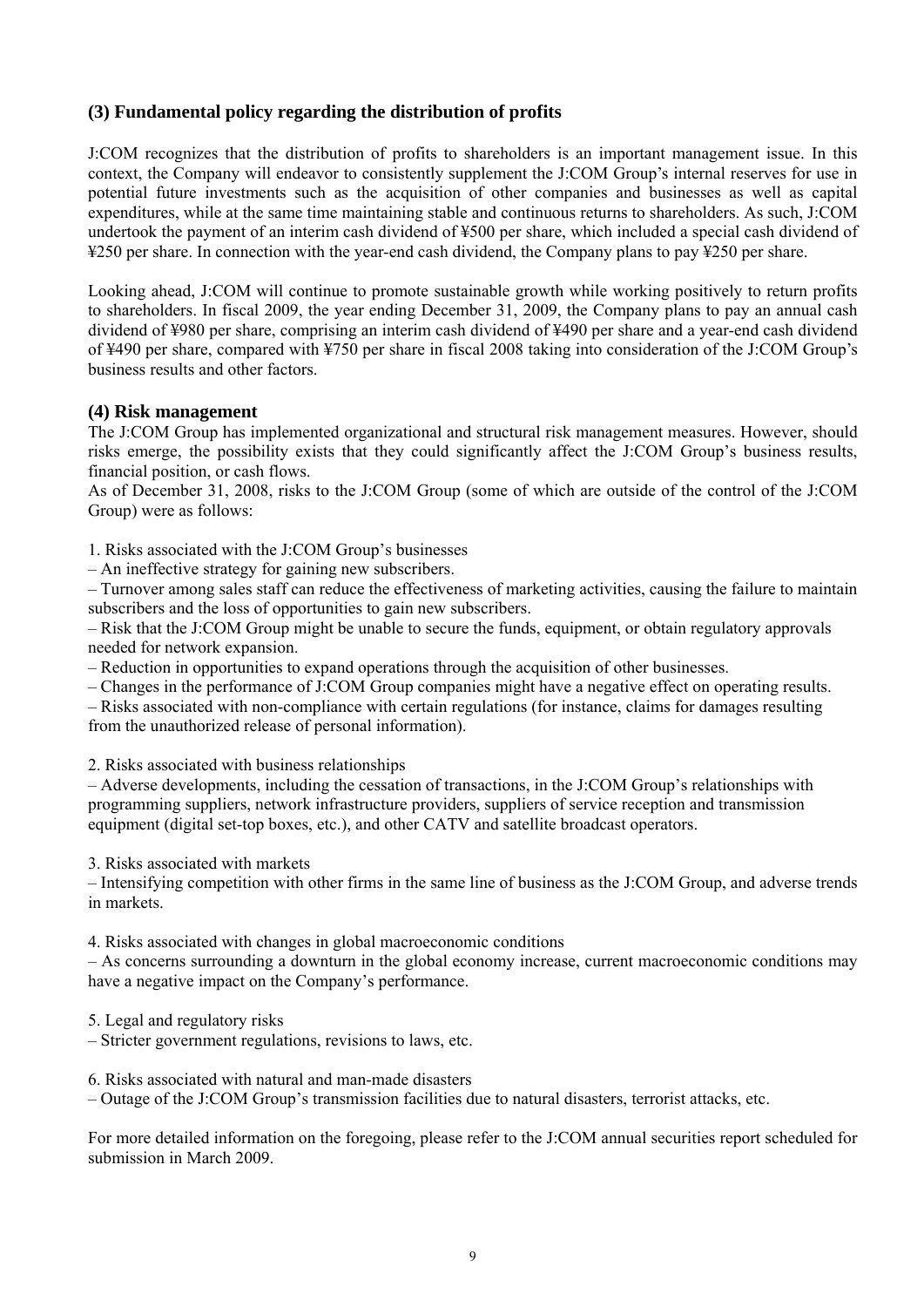# Ⅱ**. Status of the Jupiter Telecommunications Co., Ltd. (J:COM) Group**



Services and bundle services offered by the company marked with \* and non-managed companies are different from the services provided under J:COM brand.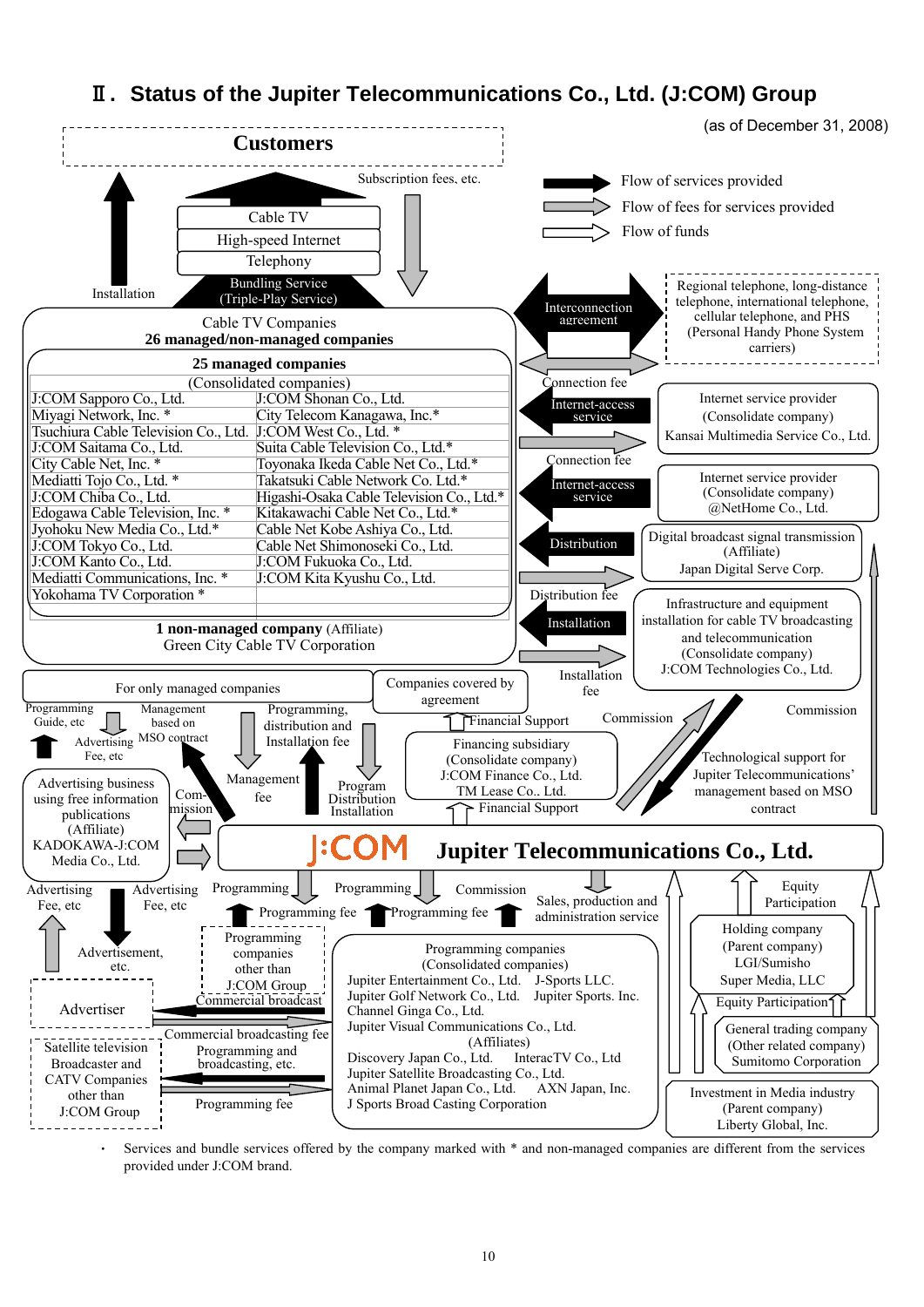# Ⅲ**. Management Policy**

# **(1) Fundamental management policy**

The basic management philosophy of the J:COM Group defines the Company's mission as enhancing the sense of affluence felt by its customers in their daily lives by meeting their needs through state-of-the-art visual, audio, and high-speed Internet access services based on advanced technology.

To realize its management philosophy, the J:COM Group provides three services as a comprehensive one-stop provider: (1) cable television (J:COM TV), (2) high-speed Internet access (J:COM NET) and (3) telephony services (J:COM PHONE). These services are provided through the J:COM Group's system operators (listed in the "II. Status of the Jupiter Telecommunications., Ltd. (J:COM) Group" chart), which utilize the J:COM broadband (high speed, large capacity) network. Through such services, the J:COM Group endeavors each day to build close, trusting relationships with customers and local communities, while working to become the kind of company that can return the benefits of its achievements to local communities and shareholders.

As noted above, on September 1, 2007, the J:COM Group acquired interests in various thematic channels through its merger with JTV, thereby making the J:COM Group the largest multiple channel operator in Japan. As a leading company in the broadcasting and telecommunications industries, the J:COM Group plans to leverage improvements in programming quality to stimulate growth in the demand for multi-channel services, thereby increasing its shareholder value by expanding both its cable television and programming distribution businesses.

#### **(2) Target management indices**

The J:COM Group's services primarily target individual subscribers, and its greatest strength is one-stop shopping for bundled services at reasonable prices. Revenue, subscribers, bundle ratio, ARPU, and churn rates are important management indicators for evaluating success.

In terms of profitability, the Company believes that operating cash flow (OCF) and OCF margins are important management indices for measuring its operating results and its ability to leverage its operating costs.

#### **(3) Medium- and long-term management strategies, and issues requiring action**

The J:COM Group positioned the fiscal year ended December 31, 2008 as one for reestablishing a growth trend in its cable television operations. In this context, the J:COM Group continued to promote its Volume plus Value and Content growth strategies. Looking ahead to the fiscal year ending December 31, 2009 and beyond, the J:COM Group will also work to increase subscriber numbers (volume growth), raise ARPU (value growth), and enhance programming quality as a part of continued efforts to secure overall sustainable growth. Through these means, the J:COM Group will endeavor to promote higher corporate value.

# **1. Volume strategy**

To increase subscriber numbers, the J:COM Group will be taking the following actions:

# **Increasing penetration rates in existing areas by promoting diversified sales channels**

The J:COM Group is striving to strengthen its sales and marketing capabilities, and increase its customer contact points in existing markets by diversifying sales channels to increase subscriber penetration rates. Its principle measures are described below:

- ・ Bulk sales
- ・ Strengthening agency sales
- ・ Increasing the number of J:COM Shops near commuter train stations and shopping areas
- ・ Strengthening Web marketing
- ・ Vigorous marketing to households receiving only J:COM retransmission services

The J:COM Group endeavors to increase subscriber numbers by extending its network as well as by strengthening its sales and marketing capabilities to convert the approximately 5 million retransmission only homes to paying subscribers.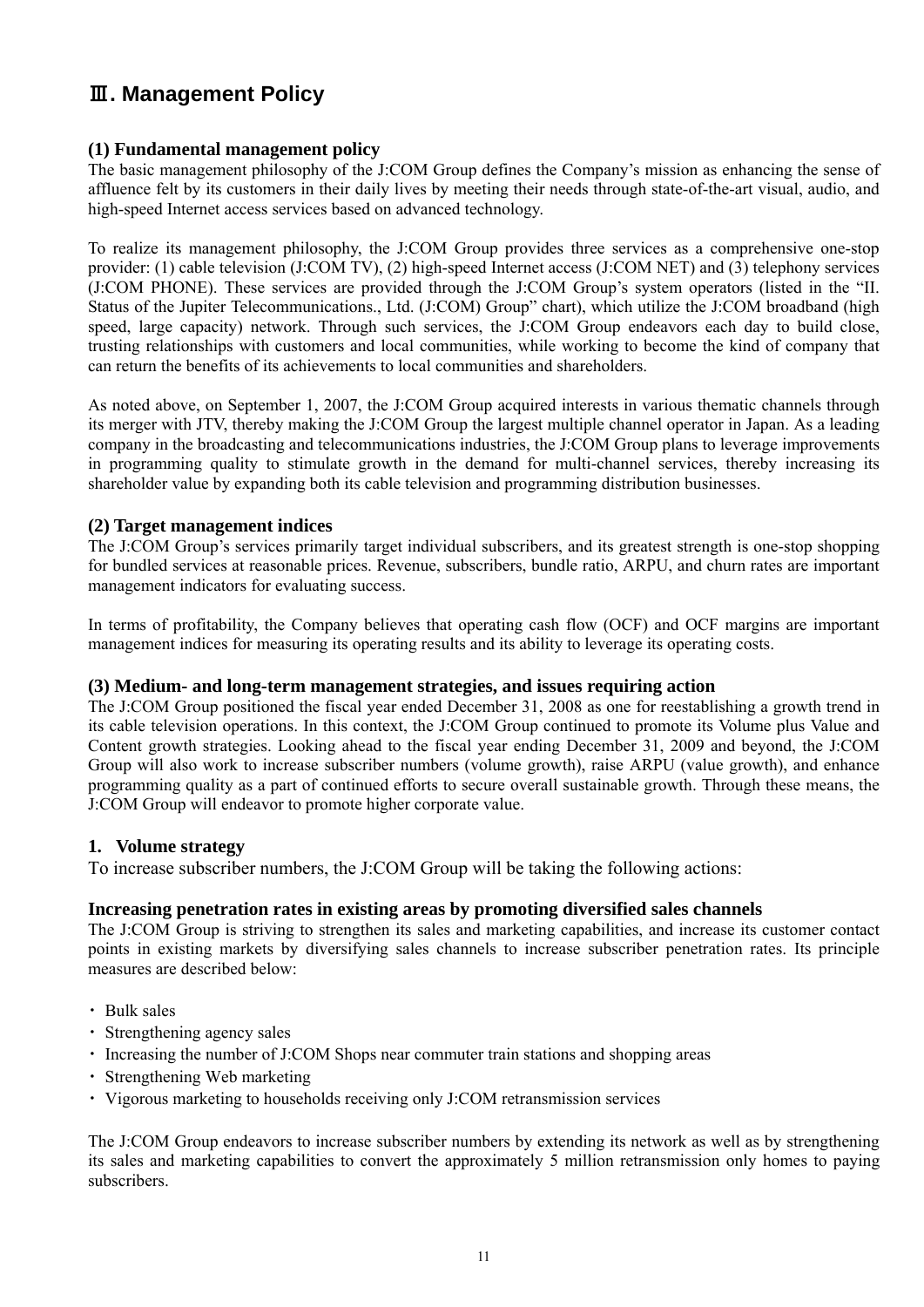# **Expanding new areas by M&A**

As a key pillar that underpins the J:COM Group's efforts to increase subscribers in existing areas and to promote its volume strategy, J:COM will proactively consider mergers and acquisitions that complement its existing business activities both in substance and geographic area.

In addition to the inclusion of Jyohoku New Media Co., Ltd. (also known as Taito Cable Television), a cable television service provider operating mainly in Taito Ward, Tokyo, within the J:COM Group's scope of consolidation as a consolidated subsidiary in December 2008, J:COM also acquired 100% of the outstanding stock of Mediatti Communications, Inc. Previously the third largest cable TV operator in Japan with six consolidated cable television systems operating mainly in the Kanto region, Mediatti also became a wholly owned subsidiary of J:COM in December 2008. Looking ahead, it will remain the J:COM Group's policy to pursue opportunities for equity-based alliance and friendly mergers focusing primarily on cable television companies that are operating in close proximity to J:COM Group system operators as the means to further expand its service area.

The J:COM Group is pursuing increased efficiency in management by merging its consolidated subsidiaries, with the ultimate goal of achieving the competitiveness required for sustainable growth throughout the J:COM Group. These mergers of the J:COM Group companies and other reorganization measures will not only strengthen the J:COM Group's financial position and heighten its management efficiency, but also advance its regional strategy by increasing the J:COM Group's regional presence as well as its credibility with customers.

# **2. Value strategy**

To increase ARPU, the J:COM Group is moving forward with increasing the bundle ratio and enhancing the added value of existing services. Its principle measures are described below:

# *Cable television (J:COM TV)*

To strengthen its competitiveness against satellite broadcast and communications carriers, the J:COM Group is moving forward with efforts to bolster and augment its three major digital services: VOD, HDR, and HD programming. In order to increase the customer convenience of its HDR services, the J:COM Group is introducing a higher-performance HDR service with functions exceeding those presently offered. As a part of these endeavors, J:COM launched a new HDR Plus service in December 2008 and is consistently striving to increase the number of new digital service subscribers as well as to further enhance customer satisfaction.

In addition, the J:COM Group will continue to upgrade its VOD services by augmenting measures that only the J:COM Group can initiate. While further expanding HD content as well as Channel-on-Demand services (on-demand content offered by each individual channel), the J:COM Group will bolster the appeal of its high-definition quality programming via J:COM On Demand with the inclusion of the previously mentioned NHK on Demand and other services.

Moving toward July 2011 and the complete changeover to terrestrial digital broadcasting, the J:COM Group recognizes that its efforts in this area will play an increasingly important role in the future. The J:COM Group established the Digital Project Promotion Office in October 2008, to serve as its central coordinating body, and has launched the group-wide Digital Project. Through these means, the J:COM Group will actively promote the smooth migration to terrestrial digital broadcasting, endeavor to further increase the number of households utilizing its cable television services, and attempt to achieve a 100% digital conversion rate during 2010.

# **3. New business and value added services**

The J:COM Group emphasizes the provision of new value-added services that can be offered on its own network in addition to existing services. Commenced in January 2008, one such service is an earthquake alert early warning service for households. This service was extended to cable television operators outside the J:COM Group as well as local government and other authorities in April 2008 and September 2008, respectively. In specific terms, the J:COM Group uses its cable network to forward the Earthquake Early Warnings transmitted by the Japan Meteorological Agency to the aforementioned parties. The J:COM Group's earthquake alert early warning service adopts a terminal computation method that incorporates the longitude and latitude of each customer's designated terminal as well as site data of installation areas (information transmitted by the independent administrative agency National Research Institute for Earth Science and Disaster Prevention). When compared to information provided by other CATV companies, the J:COM Group is able to provide much more accurate seismic intensity data and tremor arrival times to our subscribers.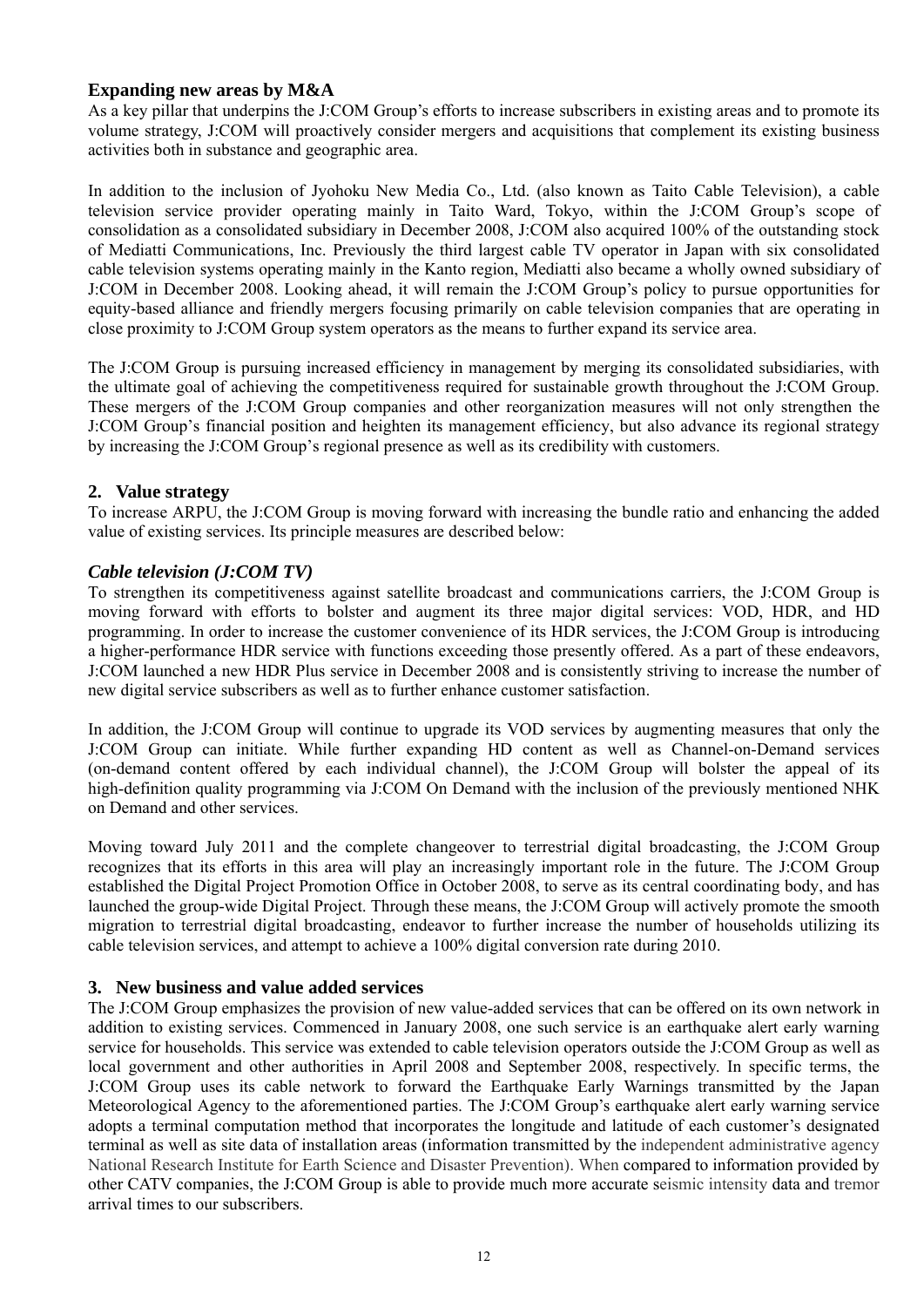Moreover, in February 2008, the consolidated subsidiary J:COM Tokyo Co., Ltd., which is accredited as a broadcaster on telecommunications services, began providing Internet access as well as a fixed telephone service to all condominiums within THE TOKYO TOWERS. Located in Kachidoki, Chuo Ward, Tokyo, this pair of buildings is a large residential complex in an area outside the existing service area. Based on the experience gained through THE TOKYO TOWERS, the J:COM Group will aggressively expand its services by pursuing similar initiatives.

Drawing on each of the aforementioned services, the J:COM Group endeavors to increase customer satisfaction and contribute to the safety of local communities.

# **4. Expanding the content strategy**

The J:COM Group will work to enhance programming quality by adding the creation and supply of exciting programming to its existing cable television business. In order to improve the programming on its channels and to develop appealing, higher quality programming, the J:COM Group began using data from the digital viewership rating service, which was launched in the summer of 2006, as well as subscriber opinions gathered by direct sales representatives and call centers. At the same time, its channel lineup is being continuously reexamined. Furthermore, the J:COM Group will continue to place considerable emphasis on efforts to convert highly rated, widely viewed programs to a high-definition format.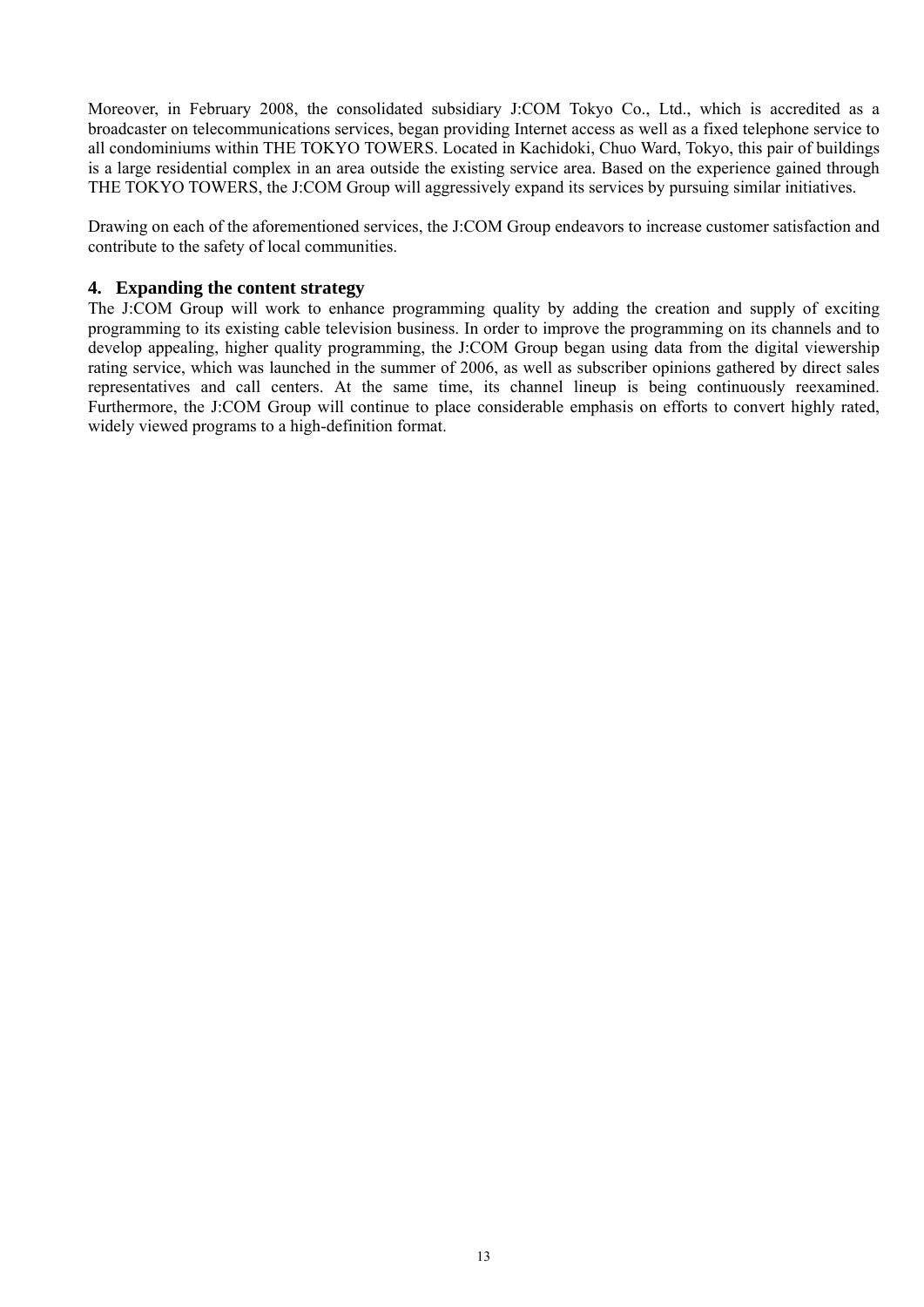# Ⅳ**. Consolidated Annual Financial Statements**

# **JUPITER TELECOMMUNICATIONS CO., LTD. AND SUBSIDIARIES**

# **CONSOLIDATED INCOME STATEMENTS**

|                                                                     | Year ended December | (YEN IN MILLIONS, EXCEPT SHARE AND PER SHARE AMOUNTS)<br><b>Year ended December</b> | Change    |        |
|---------------------------------------------------------------------|---------------------|-------------------------------------------------------------------------------------|-----------|--------|
| <b>Account</b>                                                      | 31, 2008<br>Amount  | 31, 2007<br>Amount                                                                  | Amount    | (%)    |
| Revenue:                                                            |                     |                                                                                     |           |        |
| Subscription fees                                                   | 251,849             | 230,061                                                                             | 21,788    | 9.5    |
| Other                                                               | 42,459              | 34,447                                                                              | 8,012     | 23.3   |
|                                                                     | 294,308             | 264,508                                                                             | 29,800    | 11.3   |
| Operating costs and expenses                                        |                     |                                                                                     |           |        |
| Operating and programming costs                                     | (112,099)           | (104, 748)                                                                          | (7, 351)  | (7.0)  |
| Selling, general and administrative                                 | (59, 514)           | (52, 722)                                                                           | (6, 792)  | (12.9) |
| Depreciation and amortization                                       | (69, 020)           | (64, 222)                                                                           | (4,798)   | (7.5)  |
|                                                                     | (240, 633)          | (221, 692)                                                                          | (18, 941) | (8.5)  |
| Operating income                                                    | 53,675              | 42,816                                                                              | 10,859    | 25.4   |
| Other income (expenses):                                            |                     |                                                                                     |           |        |
| Interest expense, net:                                              |                     |                                                                                     |           |        |
| <b>Related parties</b>                                              | (1, 479)            | (1, 332)                                                                            | (147)     | (11.1) |
| Other                                                               | (3, 240)            | (2,944)                                                                             | (296)     | (10.1) |
| Equity in earnings of affiliates                                    | 600                 | 291                                                                                 | 309       | 106.1  |
| Other income, net                                                   | 177                 | 558                                                                                 | (381)     | (68.3) |
| Income before income taxes and other items                          | 49,733              | 39,389                                                                              | 10,344    | 26.3   |
| Minority interest in net income of consolidated<br>subsidiaries     | (2, 293)            | (1,883)                                                                             | (410)     | (21.7) |
| Income before income taxes                                          | 47,440              | 37,506                                                                              | 9,934     | 26.5   |
| Income tax expense                                                  | (19, 476)           | (13, 514)                                                                           | (5,962)   | (44.1) |
| Net income                                                          | 27,964              | 23,992                                                                              | 3,972     | 16.6   |
| Per Share data                                                      |                     |                                                                                     |           |        |
| Net income per share - basic                                        | 4,079.61            | 3,650.27                                                                            | 429.34    | 11.8   |
| Net income per share - diluted                                      | 4,076.17            | 3,638.93                                                                            | 437.24    | 12.0   |
| Weighted average number of ordinary shares<br>outstanding - basic   | 6,854,535           | 6,572,638                                                                           | 281,897   | 4.3    |
| Weighted average number of ordinary shares<br>outstanding - diluted | 6,860,334           | 6,593,130                                                                           | 267,204   | 4.1    |

(*Note*)*Percentages are calculated based on amounts before rounding.*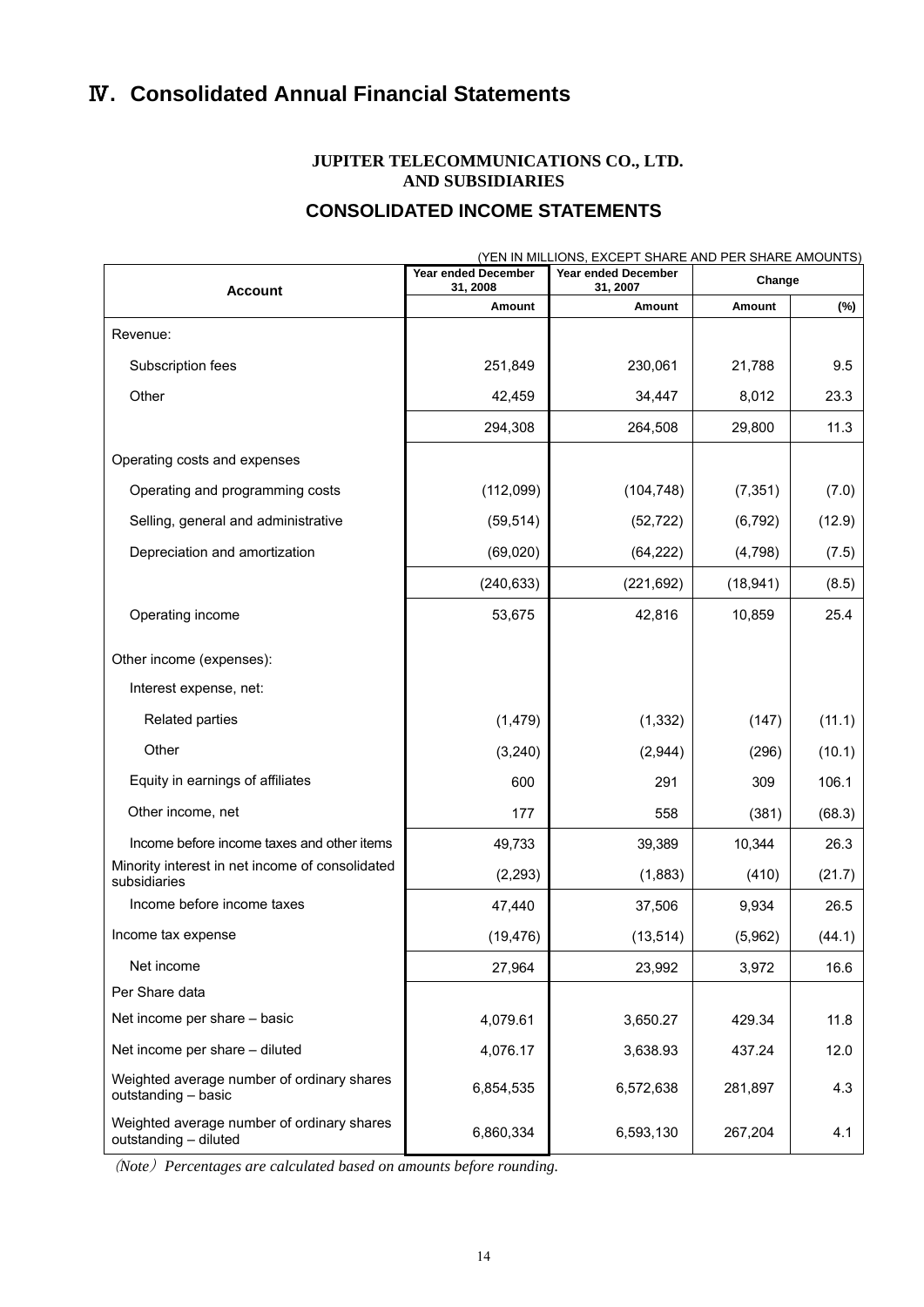#### **JUPITER TELECOMMUNICATIONS CO., LTD. AND SUBSIDIARIES**

# **CONSOLIDATED BALANCE SHEETS**

| (YEN IN MILLIONS)                         |                   |                   |               |  |  |  |  |
|-------------------------------------------|-------------------|-------------------|---------------|--|--|--|--|
| <b>Account</b>                            | December 31, 2008 | December 31, 2007 | Change        |  |  |  |  |
|                                           | Amount            | Amount            | <b>Amount</b> |  |  |  |  |
| Current assets:                           |                   |                   |               |  |  |  |  |
| Cash and cash equivalents                 | 21,503            | 22,890            | (1, 387)      |  |  |  |  |
| Accounts receivable                       | 14,838            | 13,198            | 1,640         |  |  |  |  |
| Allowance for doubtful accounts           | (396)             | (356)             | (40)          |  |  |  |  |
| Deferred tax asset-current                | 11,429            | 11,738            | (309)         |  |  |  |  |
| Prepaid expenses and other current assets | 7,250             | 5,164             | 2,086         |  |  |  |  |
| Total current assets                      | 54,624            | 52,634            | 1,990         |  |  |  |  |
| Investments:                              |                   |                   |               |  |  |  |  |
| Investments in affiliates                 | 13,363            | 19,502            | (6, 139)      |  |  |  |  |
| Investments in other securities, at cost  | 2,141             | 2,139             | 2             |  |  |  |  |
| <b>Total investments</b>                  | 15,504            | 21,641            | (6, 137)      |  |  |  |  |
| Property and equipment, at cost:          |                   |                   |               |  |  |  |  |
| Land                                      | 3,056             | 2,789             | 267           |  |  |  |  |
| Distribution system and equipment         | 620,017           | 523,599           | 96,418        |  |  |  |  |
| Support equipment and buildings           | 45,580            | 39,148            | 6,432         |  |  |  |  |
|                                           | 668,653           | 565,536           | 103,117       |  |  |  |  |
| Less accumulated depreciation             | (284, 919)        | (228, 341)        | (56, 578)     |  |  |  |  |
| Total property and equipment, at cost     | 383,734           | 337,195           | 46,539        |  |  |  |  |
| Other assets:                             |                   |                   |               |  |  |  |  |
| Goodwill                                  | 246,196           | 221,493           | 24,703        |  |  |  |  |
| Identifiable intangible asset, net        | 38,159            | 32,862            | 5,297         |  |  |  |  |
| Deferred tax asset-non current            | 4,137             | 4,423             | (286)         |  |  |  |  |
| Other                                     | 13,316            | 10,168            | 3,148         |  |  |  |  |
| Total other assets                        | 301,808           | 268,946           | 32,862        |  |  |  |  |
| Total assets                              | 755,670           | 680,416           | 75,254        |  |  |  |  |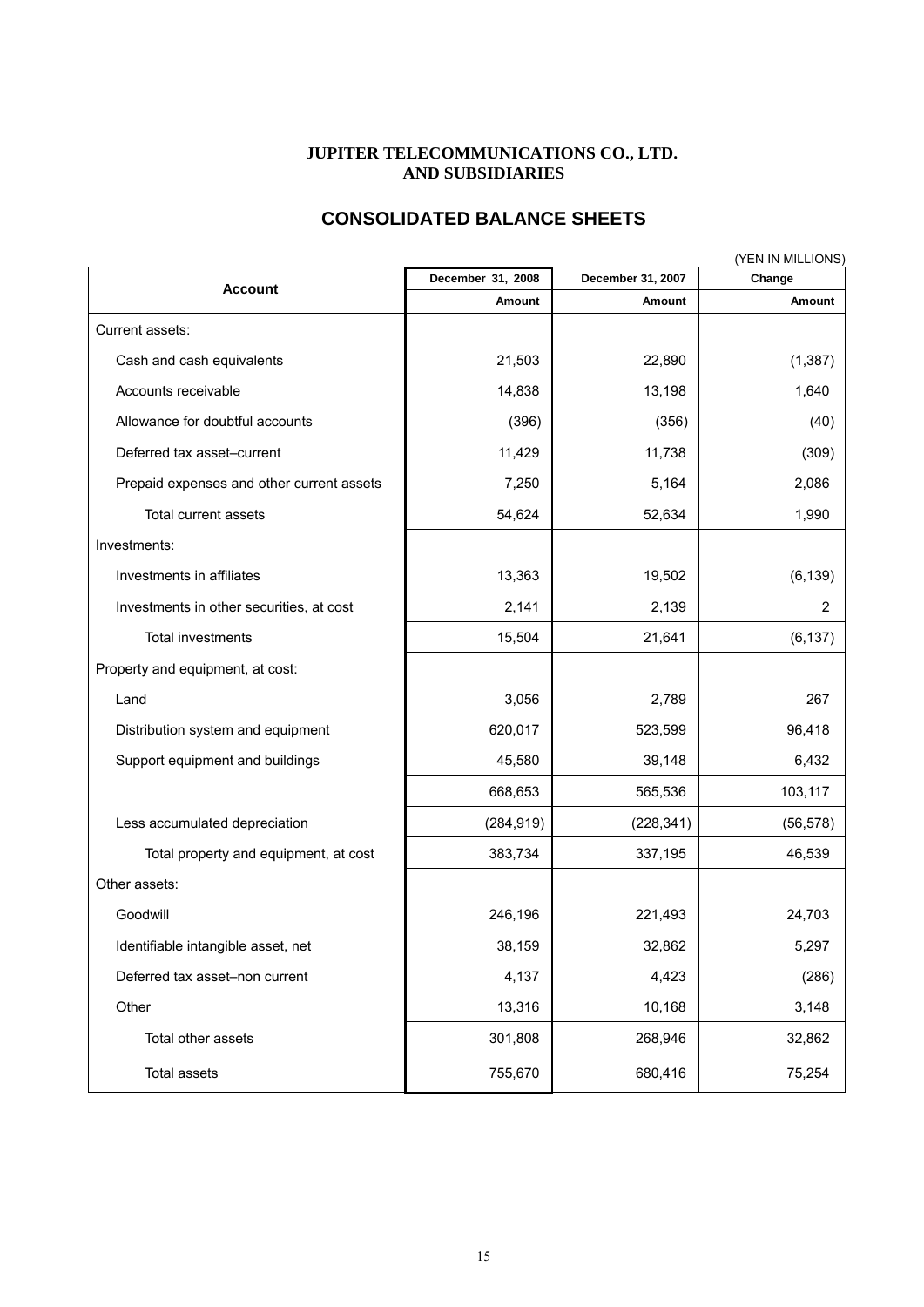| Account                                                           | December 31, 2008 | December 31, 2007 | Change   |
|-------------------------------------------------------------------|-------------------|-------------------|----------|
|                                                                   | Amount            | Amount            | Amount   |
| <b>Current liabilities:</b>                                       |                   |                   |          |
| Short-term loans                                                  | 6,092             | 2,625             | 3,467    |
| Long-term debt-current portion                                    | 12,453            | 21,308            | (8, 855) |
| Capital lease obligations-current portion                         |                   |                   |          |
| Related parties                                                   | 15,355            | 11,671            | 3,684    |
| Other                                                             | 3,108             | 2,947             | 161      |
| Accounts payable                                                  | 21,298            | 24,279            | (2,981)  |
| Income tax payable                                                | 9,907             | 7,082             | 2,825    |
| Deposit from related parties                                      | 4,124             | 3,536             | 588      |
| Deferred revenue-current portion                                  | 7,314             | 6,088             | 1,226    |
| Accrued expenses and other liabilities                            | 10,059            | 6,236             | 3,823    |
| <b>Total current liabilities</b>                                  | 89,710            | 85,772            | 3,938    |
| Long-term debt, less current portion                              | 170,488           | 143,219           | 27,269   |
| Capital lease obligations, less current portion:                  |                   |                   |          |
| Related parties                                                   | 38,705            | 34,335            | 4,370    |
| Other                                                             | 6,763             | 6,911             | (148)    |
| Deferred revenue                                                  | 66,537            | 54,708            | 11,829   |
| Redeemable preferred stock of consolidated subsidiary             |                   | 500               | (500)    |
| Deferred tax liability - non current                              | 11,827            | 12,643            | (816)    |
| Other liabilities                                                 | 13,353            | 6,920             | 6,433    |
| <b>Total liabilities</b>                                          | 397,383           | 345,008           | 52,375   |
| Minority interests                                                | 8,935             | 5,399             | 3,536    |
| Shareholders' equity:                                             |                   |                   |          |
| Ordinary shares no par value                                      | 117,162           | 116,734           | 428      |
| Additional paid-in capital                                        | 226,388           | 231,493           | (5, 105) |
| Retained earnings                                                 | 14,457            | (10,079)          | 24,536   |
| Treasury stock                                                    | (7, 520)          | (7, 520)          |          |
| Accumulated other comprehensive loss                              | (1, 135)          | (619)             | (516)    |
| Total shareholders' equity                                        | 349,352           | 330,009           | 19,343   |
| Total liabilities, minority interests and<br>shareholders' equity | 755,670           | 680,416           | 75,254   |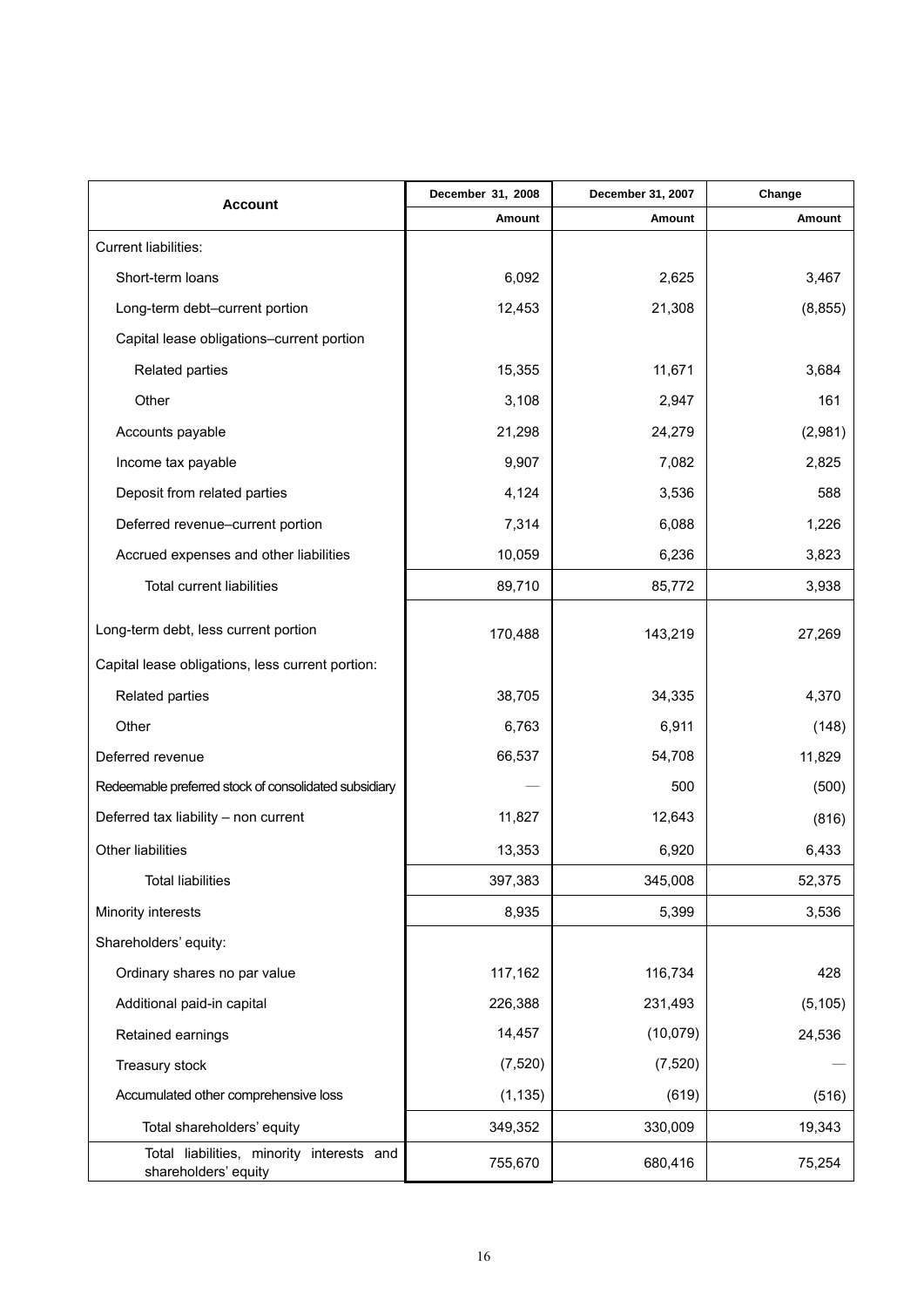#### **JUPITER TELECOMMUNICATIONS CO., LTD. AND SUBSIDIARIES**

### **Consolidated Statements of Shareholders' Equity**

|                                                                                |                    |                               |                                |                                                   |                                                        |                              | (YEN IN MILLIONS)                |
|--------------------------------------------------------------------------------|--------------------|-------------------------------|--------------------------------|---------------------------------------------------|--------------------------------------------------------|------------------------------|----------------------------------|
|                                                                                | Ordinary<br>Shares | Additional paid<br>in capital | Comprehensive<br>Income/(Loss) | Retained<br>earnings/<br>(Accumulated<br>Deficit) | Accumulated<br>Other<br>Comprehensive<br>Income/(Loss) | Treasury<br>Stock at<br>cost | Total<br>Shareholders'<br>Equity |
| <b>Balance at December</b><br>31, 2006                                         | 115,232            | 196,335                       |                                | (34,071)                                          | (200)                                                  | (0)                          | 277,296                          |
| Net income:                                                                    |                    |                               | 23,992                         | 23,992                                            |                                                        |                              | 23,992                           |
| Unrecognized loss of<br>acquired companies<br>Other comprehensive              |                    |                               |                                |                                                   |                                                        |                              |                                  |
| income:<br>Changes in the fair<br>value of derivative<br>financial instruments |                    |                               | (419)                          |                                                   | (419)                                                  |                              | (419)                            |
| Comprehensive income                                                           |                    |                               | 23,573                         |                                                   |                                                        |                              |                                  |
| Ordinary shares issued<br>upon exercise of Stock<br>options                    | 1,502              | 1,470                         |                                |                                                   |                                                        |                              | 2,972                            |
| Stock compensation<br>(includes paid not issued<br>options)                    |                    | 141                           |                                |                                                   |                                                        |                              | 141                              |
| Increase due to merger                                                         |                    | 33,547                        |                                |                                                   |                                                        |                              | 33,547                           |
| Purchase of treasury stock                                                     |                    |                               |                                |                                                   |                                                        | (7, 520)                     | (7, 520)                         |
| <b>Balance at December</b><br>31, 2007                                         | 116,734            | 231,493                       |                                | (10,079)                                          | (619)                                                  | (7, 520)                     | 330,009                          |
| Net income:                                                                    |                    |                               | 27,964                         | 27,964                                            |                                                        |                              | 27,964                           |
| Other comprehensive<br>income:                                                 |                    |                               |                                |                                                   |                                                        |                              |                                  |
| Unrealized gain on cash<br>flow hedge                                          |                    |                               | (516)                          |                                                   | (516)                                                  |                              | (516)                            |
| Comprehensive income                                                           |                    |                               | 27,448                         |                                                   |                                                        |                              |                                  |
| Stock compensation                                                             |                    | 55                            |                                |                                                   |                                                        |                              | 55                               |
| Ordinary shares issued<br>upon exercise of Stock<br>options                    | 428                | 428                           |                                |                                                   |                                                        |                              | 856                              |
| Distribution to Parent in<br>connection with Mediatti<br>acquisition           |                    | (5,588)                       |                                |                                                   |                                                        |                              | (5,588)                          |
| Dividend paid                                                                  |                    |                               |                                | (3, 428)                                          |                                                        |                              | (3, 428)                         |
| Retirement of<br>treasury stock                                                |                    | (0)                           |                                |                                                   |                                                        | 0                            |                                  |
| <b>Balance at December</b><br>31, 2008                                         | 117,162            | 226,388                       |                                | 14,457                                            | (1, 135)                                               | (7, 520)                     | 349,352                          |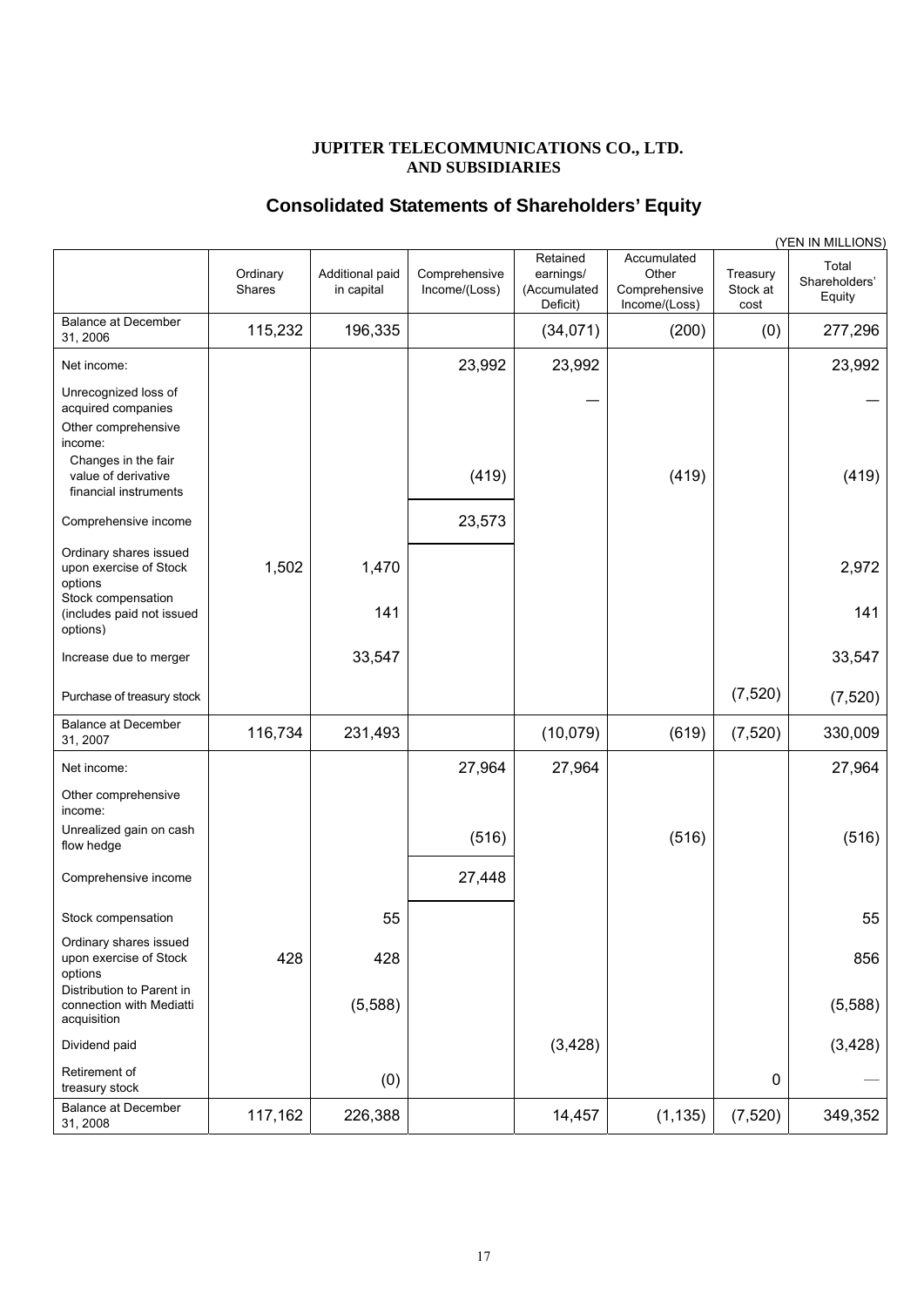# **JUPITER TELECOMMUNICATIONS CO., LTD. AND SUBSIDIARIES**

# **CONSOLIDATED STATEMENTS OF CASH FLOWS**

|                                                                                             | (YEN IN MILLIONS)               |                                        |  |
|---------------------------------------------------------------------------------------------|---------------------------------|----------------------------------------|--|
|                                                                                             | Year ended December<br>31, 2008 | <b>Year ended December</b><br>31, 2007 |  |
| <b>Classification</b>                                                                       | Amount                          | Amount                                 |  |
| Cash flows from operating activities:                                                       |                                 |                                        |  |
| Net income                                                                                  | 27,964                          | 23,992                                 |  |
| Adjustments to reconcile net income to net cash provided by<br>operating activities:        |                                 |                                        |  |
| Depreciation and amortization                                                               | 69,020                          | 64,222                                 |  |
| Equity in earnings of affiliates                                                            | (600)                           | (291)                                  |  |
| Minority interest in net income of consolidated subsidiaries                                | 2,293                           | 1,883                                  |  |
| Stock compensation expenses                                                                 | 55                              | 140                                    |  |
| Deferred income taxes                                                                       | 2,772                           | 1,657                                  |  |
| Non-cash gain from forgiveness of debt                                                      | (135)                           |                                        |  |
| Changes in operating assets and liabilities, excluding effects of<br>business combinations: |                                 |                                        |  |
| Decrease in accounts receivable, net                                                        | 96                              | 2,477                                  |  |
| Decrease/(increase) in prepaid expenses and other current assets                            | (1, 273)                        | 214                                    |  |
| Increase in other assets                                                                    | (2, 339)                        | (2, 478)                               |  |
| Increase/(decrease) in accounts payable                                                     | (3, 418)                        | 412                                    |  |
| Increase in accrued expenses and other liabilities                                          | 7,247                           | 2,834                                  |  |
| Increase/(decrease) in deferred revenue                                                     | (990)                           | 164                                    |  |
| Net cash provided by operating activities                                                   | 100,692                         | 95,226                                 |  |
| Cash flows from investing activities:                                                       |                                 |                                        |  |
| Capital expenditures                                                                        | (46, 972)                       | (46, 348)                              |  |
| Acquisitions of new subsidiaries, net of cash acquired                                      | (27,700)                        | 634                                    |  |
| Acquisition of business operation                                                           | (1,710)                         |                                        |  |
| Investments in and advances to related party                                                |                                 | (1, 138)                               |  |
| Loan to related party                                                                       |                                 | (5, 166)                               |  |
| Principle received from related party                                                       |                                 | 1,350                                  |  |
| Acquisition of minority interests in consolidated subsidiaries                              | (132)                           | (2, 543)                               |  |
| Other investing activities                                                                  | 157                             | 483                                    |  |
| Net cash used in investing activities                                                       | (76, 357)                       | (52, 728)                              |  |
| Cash flows from financing activities:                                                       |                                 |                                        |  |
| Proceeds from issuance of common stock                                                      | 856                             | 2,973                                  |  |
| Purchase of treasury stock                                                                  |                                 | (7, 520)                               |  |
| Net increase/(decrease) in short-term loans                                                 | (294)                           | 335                                    |  |
| Proceeds from long-term debt                                                                | 55,284                          | 613                                    |  |
| Principal payments of long-term debt                                                        | (62, 438)                       | (25, 699)                              |  |
| Principal payments under capital lease obligations                                          | (17, 105)                       | (15,689)                               |  |
| Cash dividend paid to shareholders                                                          | (3, 428)                        |                                        |  |
| Other financing activities                                                                  | 1,403                           | 4,893                                  |  |
| Net cash used in financing activities                                                       | (25, 722)                       | (40, 094)                              |  |
| Net increase/(decrease) in cash and cash equivalents                                        | (1, 387)                        | 2,404                                  |  |
| Cash and cash equivalents at beginning of year                                              | 22,890                          | 20,486                                 |  |
| Cash and cash equivalents at end of term                                                    | 21,503                          | 22,890                                 |  |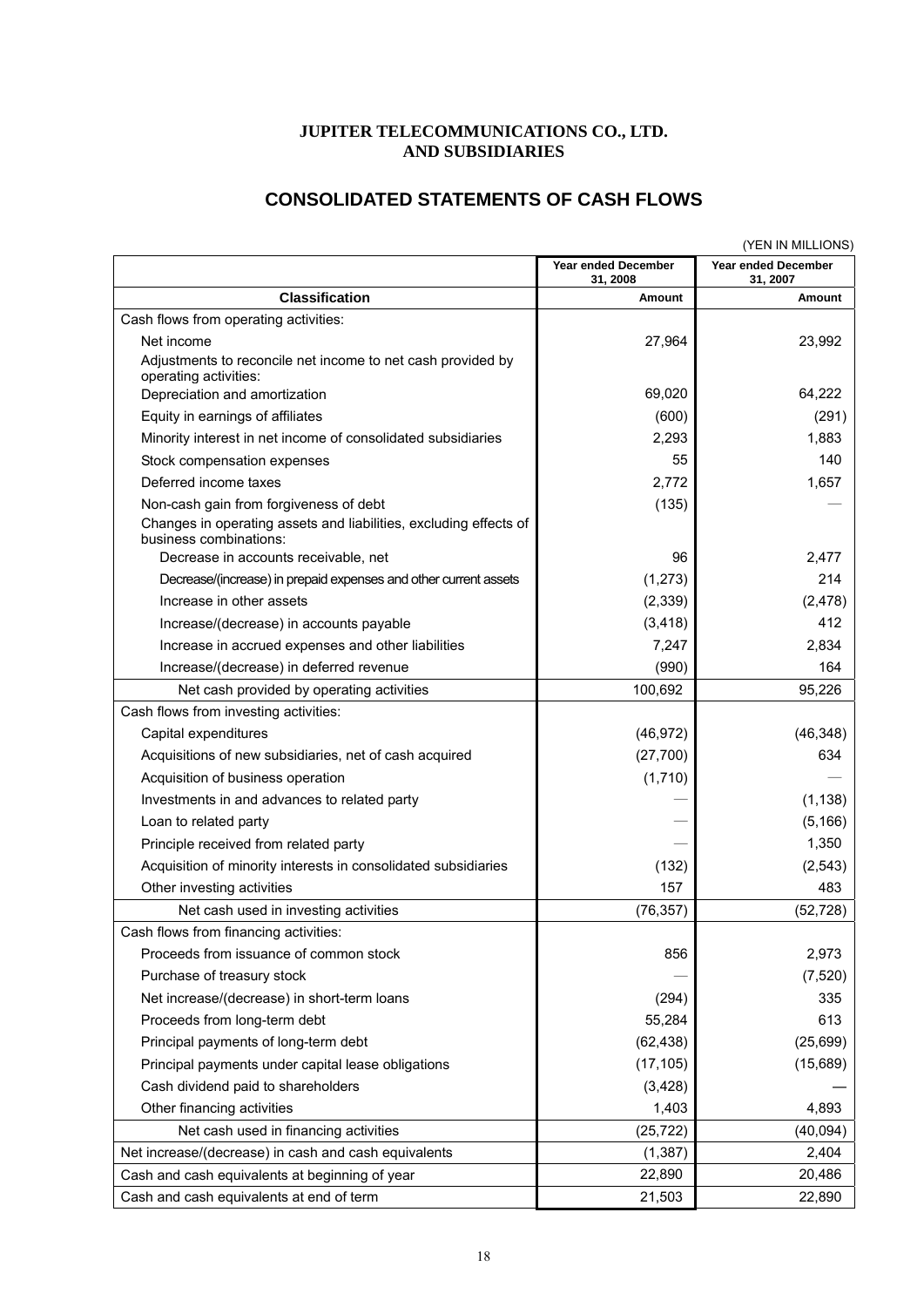# **Summary of significant accounting policies**

- 1. Scope of consolidation
	- (1) Number of consolidated subsidiaries: 36
	- (2) The names of the Company's consolidated subsidiaries are shown in
		- "Ⅱ. Status of the Jupiter Telecommunications Co., Ltd.(J:COM) Group".
- 2. Scope of application of equity method
	- (1) Number of equity method affiliates: 9
	- (2) The names of these affiliates are shown in "Ⅱ.Status of the Jupiter Telecommunications Co., Ltd.(J:COM) Group".
- 3. Significant accounting policies
	- (1) Accounting standards used to prepare financial statements The Company prepares its annual consolidated financial statements using terminology, forms and methods of preparation required under accounting principles generally accepted in the United States of America.
	- (2) Securities valuation standards and valuation method To value its securities, the Company applies Statement of Financial Accounting Standards ("SFAS") No. 115, "Accounting for Certain Investments in Debt and Equity Securities."
		- Investments in affiliates (excluding loans): Equity method

Investments in other securities: Cost method

When investments in affiliates and unmarketable stocks decline in value, the Company considers the possibility of recognizing impairment losses, if such declines are deemed to be other-than-temporary.

(3) Valuation standards and valuation methods for derivatives

The Company accounts for derivatives based on SFAS No.133 "Accounting for Certain Derivative Instruments and Hedging Activities" as amended. According to SFAS No. 133, as amended, all derivatives must be fairly valued and recognized on the balance sheet as assets or liabilities.

- Derivative instrument designated and effectively active as a fair value hedge: Changes in the fair value of derivative instruments and of the assets or liabilities being hedged are recognized as periodic income/loss.
- Derivative instrument designated as cash flow hedge—regarding the portion effectively active as a hedge: Until income/losses on the assets or liabilities being hedged are recognized on the income statement, they must be recognized as other comprehensive income/loss.
- Derivative instrument designated as cash flow hedge—regarding the portion that is not effectively active as a hedge:

Recognized as periodic income/loss.

- Derivative instruments not designated as hedge:
- Changes in fair value recognized as periodic income/loss.
- (4) Accounting for long-lived assets

For long-term assets other than goodwill, the Company evaluates the need for impairment losses on the guidance in SFAS No. 144 "Accounting for the Impairment or Disposal of Long-Lived Assets", whenever events or changes in circumstances indicate that the carrying amount of an asset may not be recoverable.

(5) Depreciation method for tangible fixed assets

The straight-line method is applied.

Useful lives of major assets:

| Distribution system and equipment: | $10 - 17$ years |
|------------------------------------|-----------------|
| Buildings and structures:          | $15 - 40$ years |
| Support equipment:                 | $5 - 15$ years  |
|                                    |                 |

(Assets acquired through capital leases are depreciated over periods ranging from 2-20 years.)

(6) Valuation standards and valuation methods for goodwill

The Company recognizes as goodwill the difference between costs of acquisition of consolidated subsidiaries and the estimated fair value of the net assets of applicable companies.

In accordance with SFAS No. 142, "Goodwill and Other Intangible Assets," the Company conducts an impairment test once each year or whenever an event occurs that suggests the possibility of impairment.

# (7) Accounting methods of Asset Retirement Obligation The company applies FASB Interpretation No. 47 which clarifies that the term asset retirement obligation as used

in FASB Statement No.143, Accounting for Asset Retirement Obligations. This interpretation requires us to recognize a liability for the fair value of a conditional asset retirement obligation if the fair value of the liability can be reasonably estimated.

(8) Standards for recognition of important allowances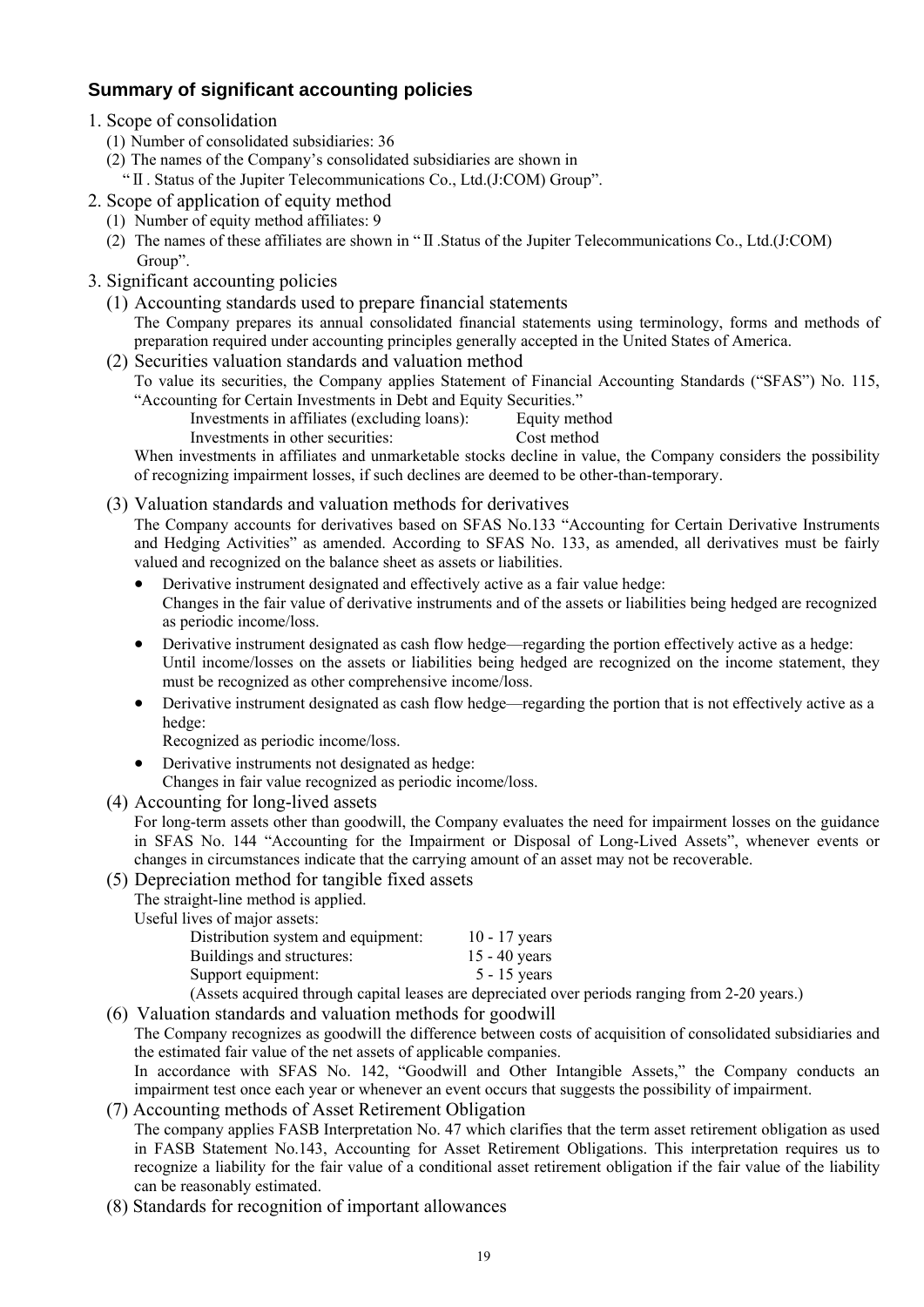Bad debt allowance

The Company calculates a bad debt allowance on the basis of our best estimate of probable future losses on accounts receivable. It also recognizes estimated uncollectible amounts when such allowances are required.

(9) Lease transactions

The Company accounts for leases in accordance with SFAS No.13 "Accounting for Leases."

(10) Amortization of identifiable intangible assets

Intangible assets consist of customer relationships, which are amortized over the expected lives of our customers (up to 10 years).

Intangible assets consist of distribution franchise, which are amortized over the expected lives of our customers (up to 20 years).

(11) Income Taxes

The Company and its subsidiaries account for income taxes under the asset and liability method. Deferred tax assets and liabilities are recognized for the future tax consequences attributable to differences between the financial statement carrying amounts of existing assets and liabilities and their respective tax bases and operating loss and tax credit carryforwards. Deferred tax assets and liabilities are measured using enacted tax rates expected to apply to taxable income in the years in which those temporary differences are expected to be recovered or settled. The effect on deferred tax assets and liabilities of a change in tax rates is recognized in income in the period that includes the enactment date.

#### (12) Revenue Recognition

The Company and its subsidiaries recognize cable television, high-speed Internet access, telephony and programming revenues when such services are provided to subscribers. Revenues derived from other sources are recognized when services are provided, events occur or products are delivered. Initial subscriber installation revenues are recognized in the period in which the related services are provided to the extent of direct selling costs. Any remaining amount is deferred and recognized over the estimated average period that the subscribers are expected to remain connected to the cable television system. Historically, installation revenues have been less than related direct selling costs, therefore such revenues have been recognized as installations are completed. The Company and its subsidiaries provide poor reception rebroadcasting services to noncable television viewers suffering from poor reception of television waves caused by artificial obstacles. The Company and its subsidiaries enter into agreements with parties that have built obstacles causing poor reception for construction and maintenance of cable facilities to provide such services to the affected viewers at no cost to them during the agreement period. Under these agreements, the Company and its subsidiaries receive up-front, lump-sum compensation payments for construction and maintenance. Revenues from these agreements have been deferred and are being recognized in income on a straight-line basis over the agreement periods which are generally 20 years. Such revenues are included in revenue - other in the accompanying consolidated statements of operations.

The Company's channels distribute programming to individual satellite platform subscribers through an agreement with the platform operator which provides subscriber management services to channels in return for a fee based on subscription revenues. Individual satellite subscribers pay a monthly fee for programming channels under the terms of rolling one-month subscription contracts. Cable and broadband service providers generally pay a per-subscriber fee for the right to distribute the company's programming on their systems under the terms of generally annual distribution contracts. Revenue for such services is recognized in the periods in which programming services are provided to cable, satellite and broadband subscribers.

(13) Stock compensation

The FASB issued SFAS No. 123 (Revised 2004) (SFAS No. 123R) in December 2004. SFAS No. 123R is a revision of SFAS No. 123 Accounting for Stock-Based Compensation. SFAS No. 123R requires a public entity to measure the cost of employee services received in exchange for an award of equity instruments based on the grant-date fair value of the award. That cost will be recognized over the period during which an employee is required to provide service in exchange for the award. The company has applied the modified prospective method to adopt SFAS No. 123R since January 1, 2006.

#### (14) Significant business combination

On September 1, 2007, the Company merged with JTV by issuing ordinary shares to LGI and Sumitomo in exchange for their ordinary shares in JTV. Under the provisions of SFAS 141, *Business Combinations*, the JTV interest acquired from LGI, our consolidating parent has been treated as a transaction between entities under common control and recognized at book value, whereas, the JTV interest acquired from Sumitomo has been accounted for using the purchase method of accounting and recognized at fair value. Accordingly, the excess of our acquisition costs over the fair value of net assets acquired from JTV was allocated to goodwill. The opening balance sheet of JTV is considered final. The purchase price allocation of JTV was updated in 2008, however considered final as of the quarter ended September 30, 2008.

On December 25, 2008 the Company acquired a 100% interest in Mediatti Communications, Inc., (Mediatti) a broadband communications provider in Japan. Mediatti was partially owned by our parent company Liberty Global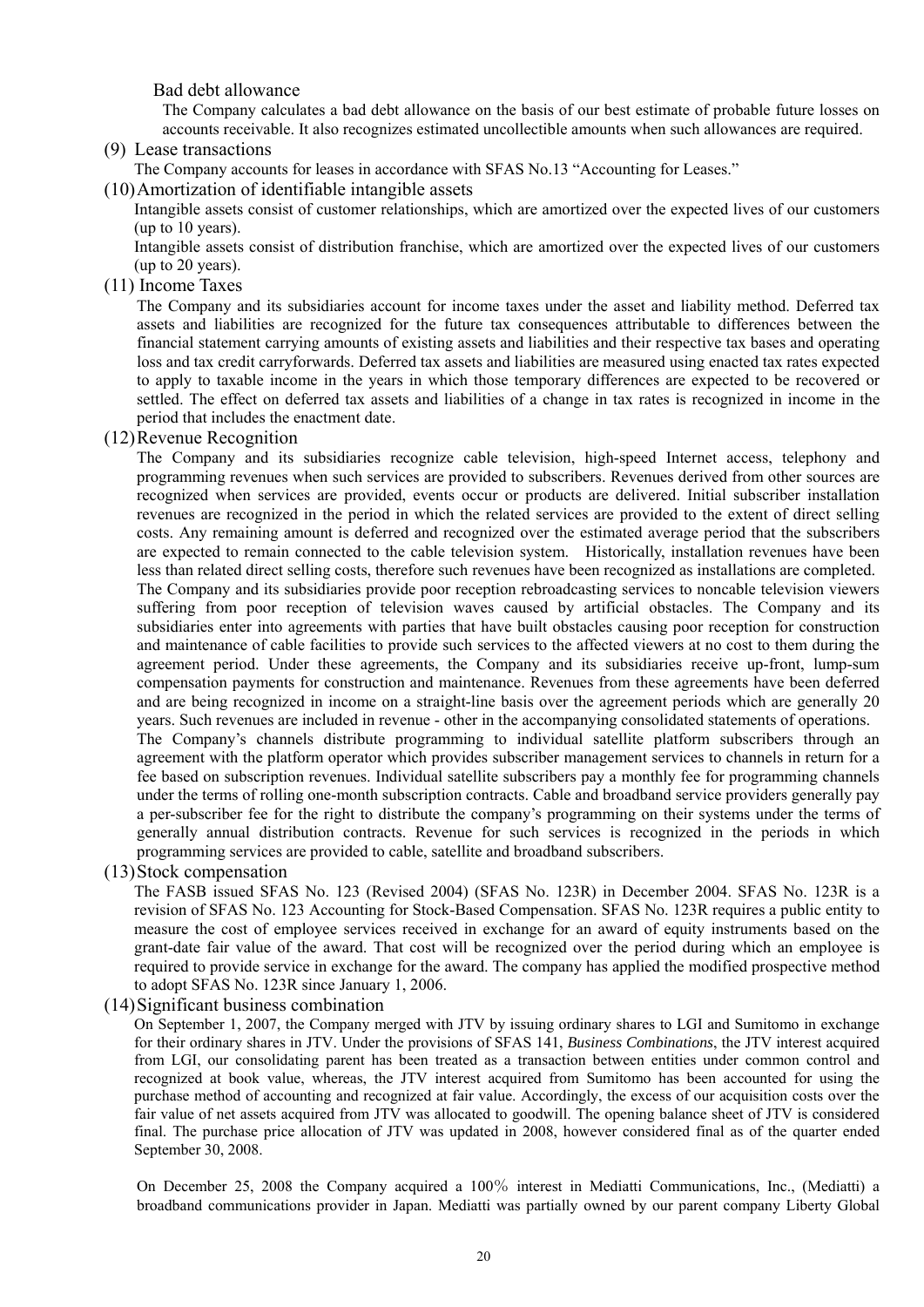Inc., (LGI). Under the provisions of SFAS 141, *Business Combinations*, the Mediatti interest acquired from LGI has been treated as a transaction between entities under common control and the Mediatti interest acquired from third parties has been accounted for using the purchase method of accounting. The aggregate cost basis assigned to Mediatti interest acquired has been allocated to the acquired identifiable net assets based on the preliminary assessment of their respective fair values, with the excess of the aggregate cost basis over the preliminary fair values allocated to goodwill. The purchase price allocation is considered preliminary and subject to adjustment.

A summary of the purchase price and opening balance sheets for the above significant acquisitions during the years ended December 31, 2007 and 2008 is presented below (Yen in millions):

|                          | <b>Year Ended December 31,2008</b> |                   |   |                 |
|--------------------------|------------------------------------|-------------------|---|-----------------|
|                          |                                    | <b>Jupiter TV</b> |   | <b>Mediatti</b> |
|                          | ¥                                  | 15,888            | ¥ | 10.031          |
|                          |                                    | 1,025             |   | 27,403          |
|                          |                                    | 18,507            |   | 19,737          |
|                          |                                    | 15,380            |   | 4,555           |
|                          |                                    | (3,061)           |   | (26, 307)       |
|                          |                                    | (13,793)          |   | (6,839)         |
| Total purchase price     | ¥                                  | 33,946            | ¥ | 28,580          |
| Purchase price:          |                                    |                   |   |                 |
| Cash consideration       | ¥                                  |                   | ¥ | 28,351          |
| Stock issuance           |                                    | 33,547            |   |                 |
| Investment in affiliates |                                    |                   |   |                 |
| Direct acquisition costs |                                    | 399               |   | 229             |
|                          | ¥                                  | 33,946            | ¥ | 28,580          |

The opening balance sheet of Mediatti is based on preliminary purchase price allocations and is therefore subject to adjustment based on our final assessment of fair values of tangible and intangible assets and liabilities.

# **Notes to Annual Consolidated Financial Statements**

# **Segment Information**

# (1) Operating segments

The Company's new channel services are considered a separate operating segment, however, due to the insignificant size of these channel service operations, management has determined it has one reportable segment "Broadband communications services" as of December 31, 2008. Therefore, information on operating segments is not applicable in this section.

#### (2) Segment information by region

Because the Company does not have any overseas subsidiaries or branches, this section is not applicable.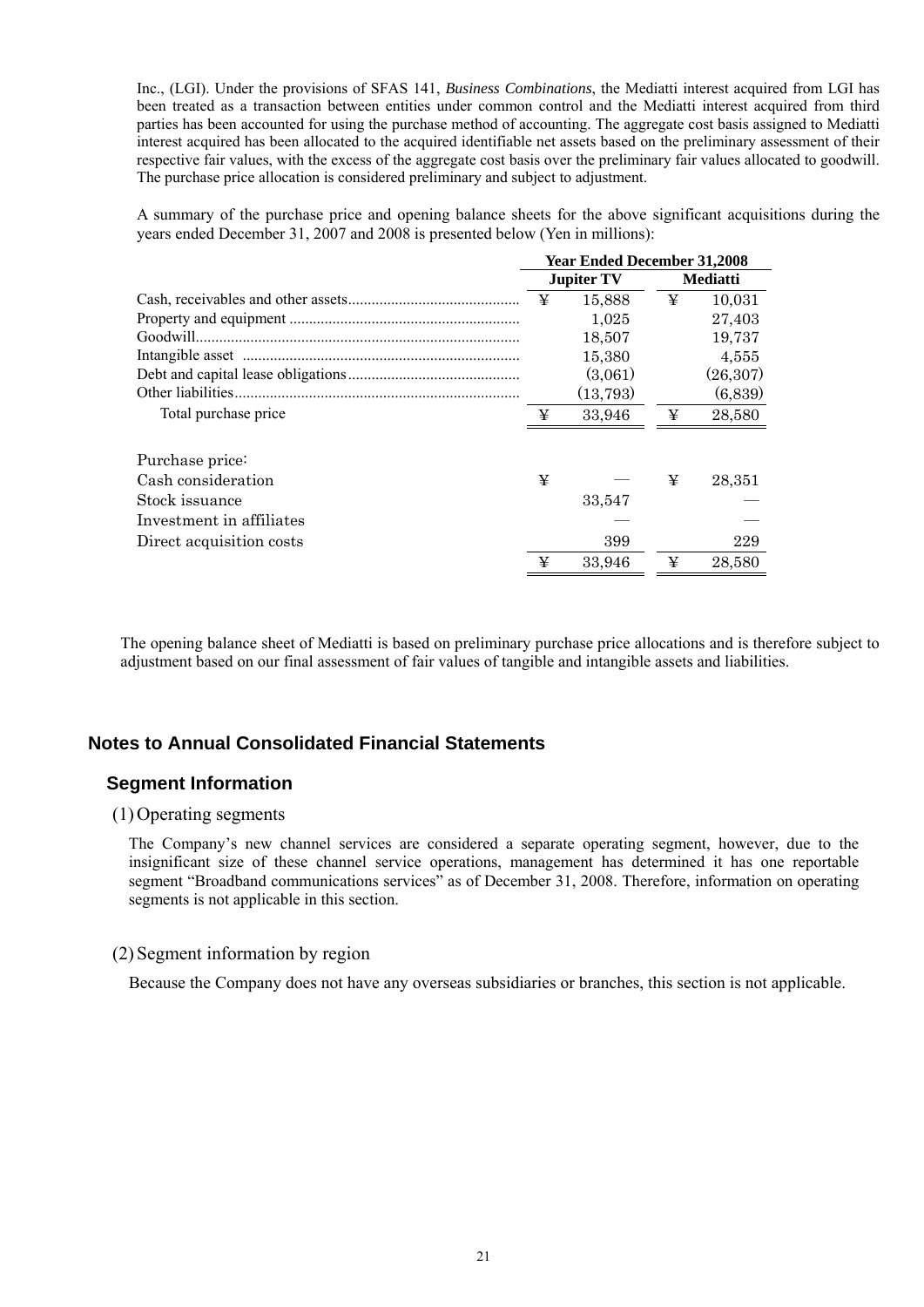# **Earning per share**

|                                             | 2008      | 2007      |
|---------------------------------------------|-----------|-----------|
|                                             | ¥27,964   | ¥23,992   |
| Weighted average common shares outstanding: |           |           |
|                                             | 6,854,535 | 6,572,638 |
|                                             | 5,799     | 20,492    |
|                                             |           | 6,593,130 |
|                                             |           |           |
|                                             |           |           |

| Earnings per share (Yen): |                                         |  |
|---------------------------|-----------------------------------------|--|
|                           | $\text{\#4.079.61}$ $\text{\#3.650.27}$ |  |
|                           | ¥4.076.17 ¥3.638.93                     |  |

# **Subsequent events**

None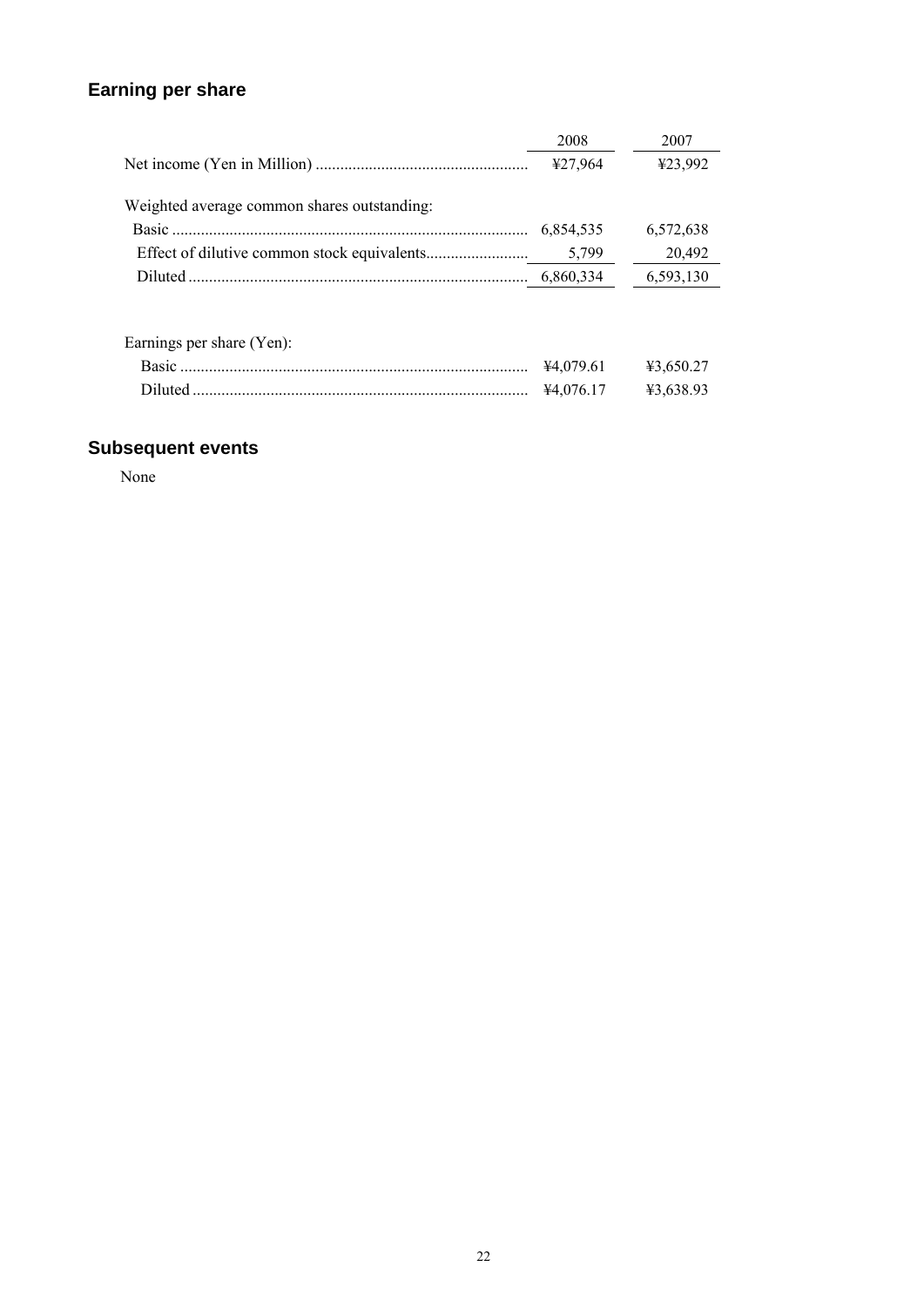# Ⅴ**. Annual financial Statements (Parent Company Only-Japanese GAAP)**

For the Year Ended December 31, 2008

| (YEN IN MILLIONS)                              |                                 |                                 |         |         |  |  |
|------------------------------------------------|---------------------------------|---------------------------------|---------|---------|--|--|
| <b>Account</b>                                 | Year ended<br>December 31, 2008 | Year ended<br>December 31, 2007 | Change  |         |  |  |
|                                                | Amount                          | Amount                          | Amount  | $(\% )$ |  |  |
| Sales                                          | 117,933                         | 107,807                         | 10,126  | 9.4     |  |  |
| Cost of sales                                  | 93,448                          | 87,952                          | 5,496   | 6.2     |  |  |
| <b>Gross income</b>                            | 24,485                          | 19,855                          | 4,630   | 23.3    |  |  |
| Selling, general & administrative expenses     | 14,037                          | 11,708                          | 2,329   | 19.9    |  |  |
| Wages and salaries                             | 4,605                           | 3,678                           | 927     | 25.2    |  |  |
| Retirement cost                                | 89                              | 69                              | 20      | 29.0    |  |  |
| Employee's benefit                             | 698                             | 661                             | 37      | 5.6     |  |  |
| Rent expense                                   | 1,322                           | 890                             | 432     | 48.5    |  |  |
| Repair expense                                 | 878                             |                                 | 878     |         |  |  |
| Consulting expenses                            | 2,162                           | 2,226                           | (64)    | (2.9)   |  |  |
| Depreciation expense                           | 1,131                           | 1,044                           | 87      | 8.3     |  |  |
| Amortization of goodwill                       | 779                             | 541                             | 238     | 44.0    |  |  |
| Other                                          | 2,373                           | 2,599                           | (226)   | (8.7)   |  |  |
| <b>Operating income</b>                        | 10,448                          | 8,147                           | 2,301   | 28.2    |  |  |
| Non-Operating profit                           | 2,758                           | 3,635                           | (877)   | (24.1)  |  |  |
| Interest revenue                               | 2,212                           | 2,814                           | (602)   | (21.4)  |  |  |
| <b>Dividends</b>                               | 129                             | 373                             | (244)   | (65.4)  |  |  |
| Guarantee fee                                  | 91                              | 104                             | (13)    | (12.5)  |  |  |
| Other                                          | 326                             | 344                             | (18)    | (5.2)   |  |  |
| Non-Operating charges                          | 2,729                           | 3,126                           | (397)   | (12.7)  |  |  |
| Interest expense                               | 2,434                           | 2,597                           | (163)   | (6.3)   |  |  |
| Long term prepaid guarantees amortization      | 188                             | 219                             | (31)    | (14.2)  |  |  |
| Stock issue cost amortization                  |                                 | 214                             | (214)   | (100.0) |  |  |
| Other                                          | 107                             | 96                              | 11      | 11.5    |  |  |
| <b>Ordinary income</b>                         | 10,477                          | 8,656                           | 1,821   | 21.0    |  |  |
| Extraordinary gains                            | 710                             |                                 | 710     |         |  |  |
| Gain on sale of affiliate company              | 428                             |                                 | 428     |         |  |  |
| Gain on goodwill amortization of previous year | 282                             |                                 | 282     |         |  |  |
| <b>Extraordinary losses</b>                    | 144                             | 59                              | 85      | 144.1   |  |  |
| Loss on one-time amortization of loan expense  | 144                             | 59                              | 85      | 144.1   |  |  |
| Net income before taxes                        | 11,043                          | 8,597                           | 2,446   | 28.5    |  |  |
| Income taxes & inhabitant taxes                | 32                              | 3,661                           | (3,629) | (99.1)  |  |  |
| Income taxes - deferred                        | 4,029                           | (1, 391)                        | 5,420   |         |  |  |
| Net income after taxes                         | 6,982                           | 6,327                           | 655     | 10.4    |  |  |

# **JUPITER TELECOMMUNICATIONS CO., LTD (Parent Company Only-Japanese GAAP) INCOME STATEMENTS**

*\* Fractional rounded makes some differences between sum of breakdown and total in Change column.* 

*\*The Company presented "Repair expense" separately from "Selling, general & administrative expenses -Other" for the year ended December 31, 2008 and included the expense of 576 million yen in "Other" for the year ended December 31, 2007*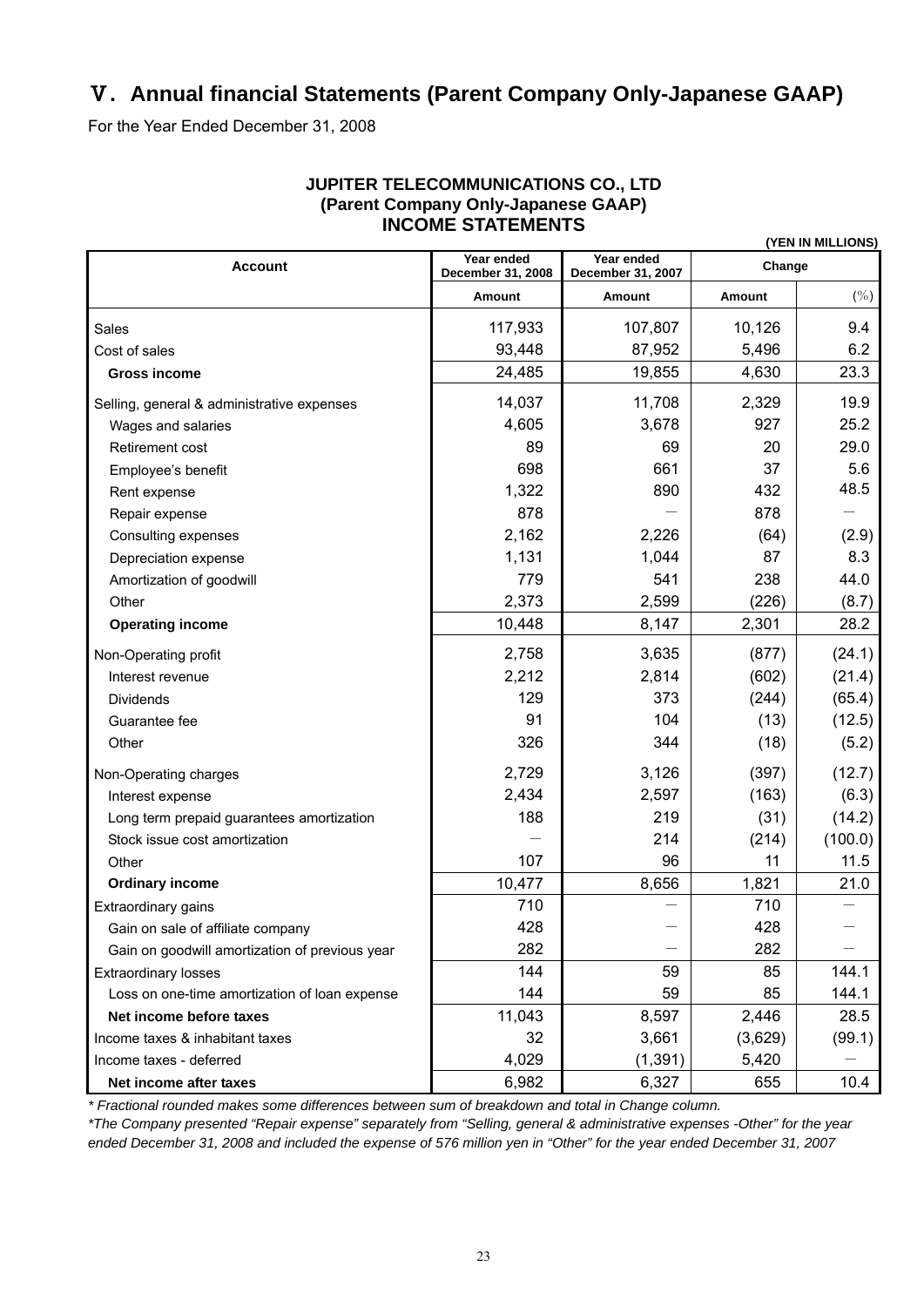# **JUPITER TELECOMMUNICATIONS CO., LTD (Parent Company Only-Japanese GAAP) BALANCE SHEETS**

|                                               |                             |                      |          |                                                     |                      |                      | (YEN IN MILLIONS) |
|-----------------------------------------------|-----------------------------|----------------------|----------|-----------------------------------------------------|----------------------|----------------------|-------------------|
| <b>Account</b>                                | <b>December</b><br>31, 2008 | December<br>31, 2007 | Change   | <b>Account</b>                                      | December<br>31, 2008 | December<br>31, 2007 | Change            |
|                                               | Amount                      | Amount               | Amount   |                                                     | Amount               | Amount               | Amount            |
| Current assets:                               |                             |                      |          | Current liabilities:                                |                      |                      |                   |
| Cash and cash equivalents                     | 402                         | 1,437                | (1,035)  | Accounts payable-Trade                              | 7,012                | 7,964                | (952)             |
| Accounts receivable-Trade                     | 12,091                      | 11,533               | 558      | Long-term debt -current portion                     | 8,984                | 18,075               | (9,091)           |
| Securities                                    | 10,495                      | 14,290               | (3,795)  | <b>Accrued liabilities</b>                          | 2,672                | 2,630                | 42                |
| Inventories                                   | 1,848                       | 359                  | 1,489    | Accrued expenses                                    | 1,380                | 1,492                | (112)             |
| Prepaid expenses                              | 645                         | 622                  | 23       | Income tax payable                                  | 221                  | 4,076                | (3,855)           |
| Deposit                                       | 5,000                       | 4,000                | 1,000    | Withheld payable                                    | 387                  | 2,614                | (2,227)           |
| Deferred tax asset                            | 4,408                       | 845                  | 3,563    | Other current liabilities                           | 182                  | 37                   | 145               |
| Other current assets                          | 3,943                       | 4,332                | (389)    | <b>Total current liabilities</b>                    | 20,838               | 36,888               | (16,050)          |
| Total current assets                          | 38,832                      | 37,418               | 1,414    | Fixed liabilities:                                  |                      |                      |                   |
| Fixed assets:                                 |                             |                      |          | Long-term debt                                      | 155,984              | 128,151              | 27,833            |
| <b>Buildings</b>                              | 1,008                       | 1,041                | (33)     | Deferred tax liability                              | 10,313               | 14,620               | (4,307)           |
| Other structure                               | 27                          | 30                   | (3)      | Other long term liabilities                         | 1,940                | 1,029                | 911               |
| Machinery and equipment                       | 1,418                       | 1,462                | (44)     | <b>Total fixed liabilities</b>                      | 168,237              | 143,800              | 24,437            |
| Land                                          | 429                         | 429                  |          | <b>Total Liabilities</b>                            | 189,075              | 180,688              | 8,387             |
| Tangible fixed assets                         | 2,882                       | 2,962                | (80)     | Stockholders' equity                                |                      |                      |                   |
|                                               |                             |                      |          | Common stock                                        | 117,162              | 116,734              | 428               |
| Goodwill                                      | 6,744                       | 15,680               | (8,936)  | Capital surplus:                                    |                      |                      |                   |
| Software                                      | 3,853                       | 4,106                | (253)    | Capital reserve                                     | 31,302               | 30,873               | 429               |
| Other intangible fixed asset                  | 17                          | 14                   | 3        | Additional paid-in capital                          | 94,132               | 94,132               |                   |
| Intangible fixed assets                       | 10,614                      | 19,800               | (9, 186) | <b>Total Capital Surplus</b>                        | 125,434              | 125,005              | 429               |
|                                               |                             |                      |          | Accumulated profit                                  |                      |                      |                   |
| Investment securities                         | 2,706                       | 2,706                |          | Retained earnings carried<br>forward                | 16,363               | 12,809               | 3,554             |
| Investments to subsidiaries<br>and attiliates | 297,427                     | 269,612              | 27,815   | Total retained earnings                             | 16,363               | 12,809               | 3,554             |
| Long-term loans to others                     | 233                         | 251                  | (18)     | Treasury stock                                      | (7,520)              | (7,520)              | (0)               |
| Long-term loans to related<br>parties         | 84,500                      | 92,300               | (7,800)  | Total Stockholder's equity                          | 251,439              | 247,028              | 4,411             |
| Long-term prepaid expenses                    | 543                         | 753                  | (210)    | Revaluation surplus                                 |                      |                      |                   |
| Guarantees                                    | 1,717                       | 1,315                | 402      | Deferred hedge loss                                 | (1,083)              | (584)                | (499)             |
| Other investments                             | 25                          | 29                   | (4)      | <b>Total Revaluation surplus</b>                    | (1,083)              | (584)                | (499)             |
| Total investment and other<br>assets          | 387,151                     | 366,966              | 20,185   | Stock option                                        | 48                   | 14                   | 34                |
| Total fixed assets                            | 400,647                     | 389,728              | 10,919   | <b>Total Net Assets</b>                             | 250,404              | 246,458              | 3,946             |
| <b>Total Assets</b>                           | 439,479                     | 427,146              | 12,333   | <b>Total Liabilities &amp;</b><br><b>Net Assets</b> | 439,479              | 427,146              | 12,333            |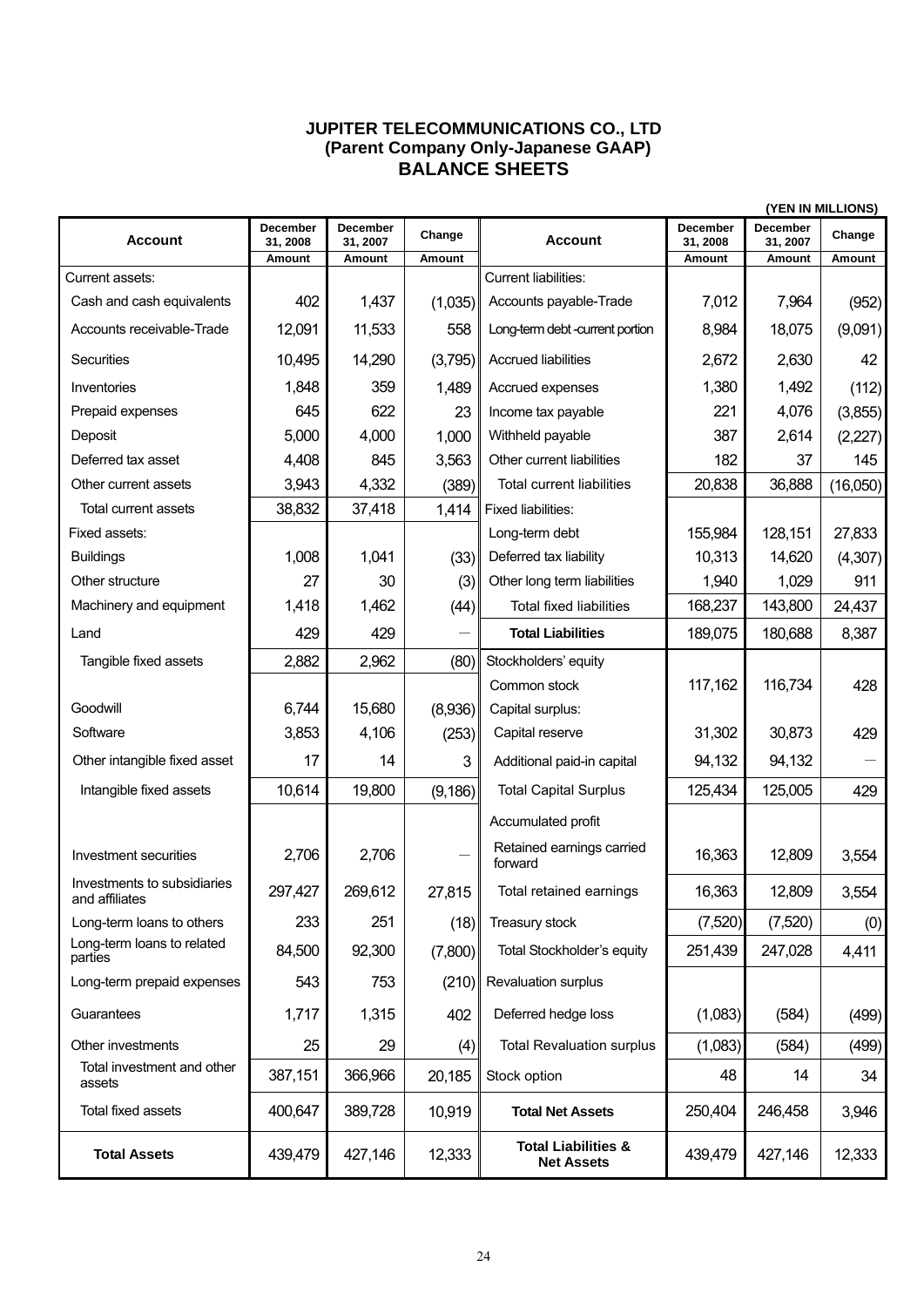# **(Note)**

|                                                      | December 31, 2008 | December 31, 2007 |
|------------------------------------------------------|-------------------|-------------------|
| 1. Accumulated depreciation of Tangible fixed assets | $41.531$ million  | $41.176$ million  |
| 2. Guarantee liabilities (for bank loan) *           | $420.145$ million | ¥23.926 million   |

\*Other than above guarantee liabilities, we have ¥2,846 million (USD 32 million), ¥4,069 million(USD 37 million)exchange reservation contract on behalf of certain subsidiaries and affiliates in 2008 and 2007 respectively.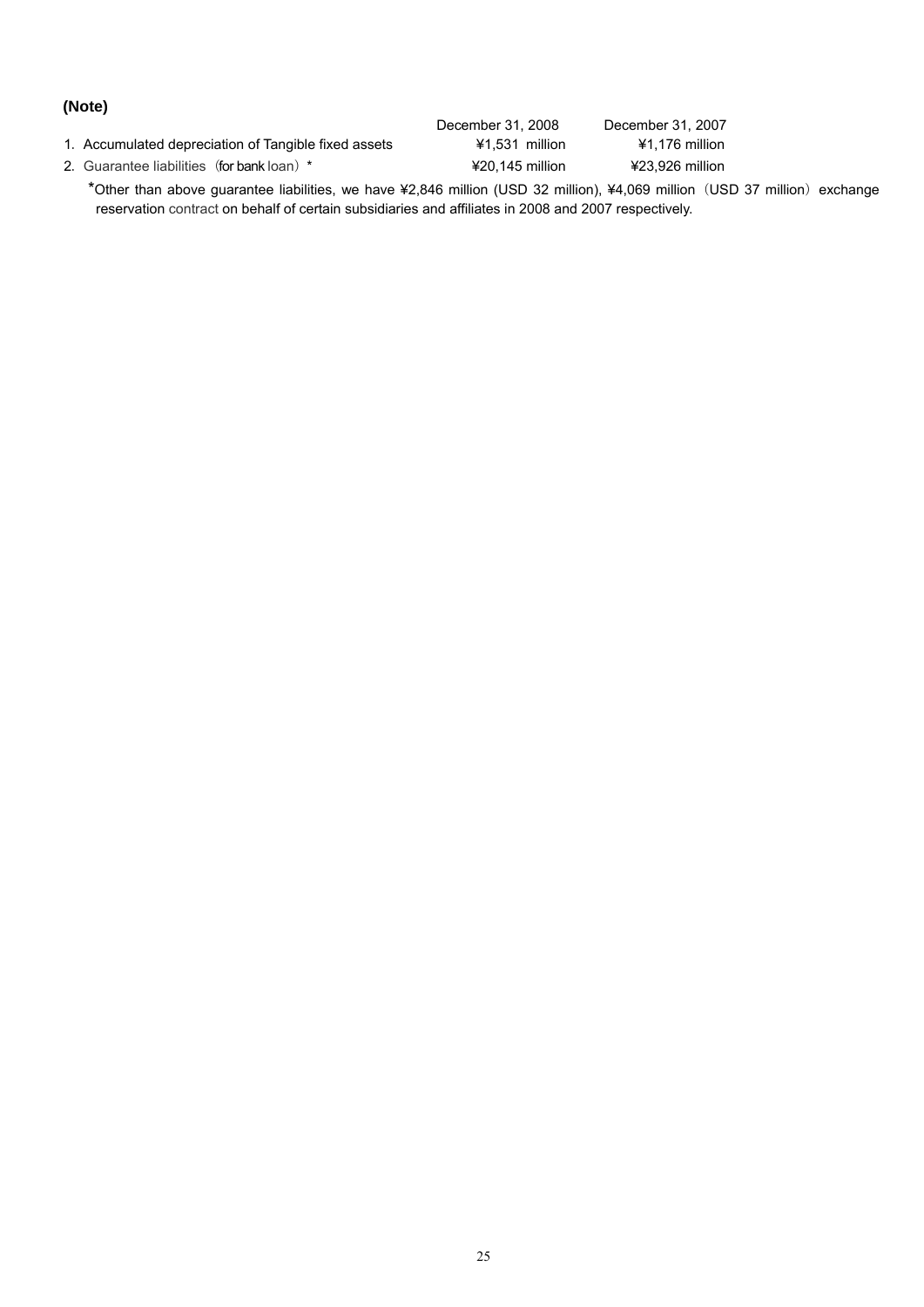# **JUPITER TELECOMMUNICATIONS CO., LTD (Parent Company Only-Japanese GAAP) Statement of stockholders' equity**

For the 12 month ended December 31, 2007 **(See For the 12 month ended December 31, 2007** (Yen in millions)

Stockholders' equity Capital Surplus Retained Earnings Accumulated Common Advance on Capital Additional Total capital Common Profit stock Advance on Advance on Capital<br>subscription recents reserve Additional paid-in capital surplus Retained earnings carried forward **Total** retained earnings **Treasury** stock Total Stockholders' equity Balance at December 31, 2006 | 115,232 | 32 | 29,371 | 42,230 | 71,601 | 6,482 | 6,482 | (0) | 193,347 Movement for this period Net income 6,327 | 6,327 | 6,327 JTV merger 51,902 | 51,902 | Treasury stock (7,520) (7,520) (7,520) Stock option exercise | 1.486 | 1.486 | 1.486 | 1.486 | 1.486 | 2.972 Reclass from Advance on subscription to Common stock or Capital reserve 16 (32) 16 | 16 | | | — Movement other than Stockholders' equity item Total movement 1,502 (32) 1,502 51,902 53,404 6,327 6,327 (7,520) 53,681 Balance at December 31, 2007 116,734 - 30,873 94,132 125,005 12,809 12,809 (7,520) 247,028

|                                                                               | Revaluation surplus    |                              |              | <b>Total Net</b> |
|-------------------------------------------------------------------------------|------------------------|------------------------------|--------------|------------------|
|                                                                               | Deferred hedge<br>loss | Total revaluation<br>surplus | Stock option | assets           |
| Balance at December 31, 2006                                                  | (192)                  | (192)                        |              | 193,155          |
| Movement for this period                                                      |                        |                              |              |                  |
| Net income                                                                    |                        |                              |              | 6,327            |
| JTV merger                                                                    |                        |                              |              | 51,902           |
| Treasury stock                                                                |                        |                              |              | (7,520)          |
| Stock option exercise                                                         |                        |                              |              | 2,972            |
| Reclass from Advance on<br>subscription to Common<br>stock or Capital reserve |                        |                              |              |                  |
| Movement other than<br>Stockholders' equity item                              | (392)                  | (392)                        | 14           | (378)            |
| Total movement                                                                | (392)                  | (392)                        | 14           | 53,303           |
| Balance at December 31, 2007                                                  | (584)                  | (584)                        | 14           | 246,458          |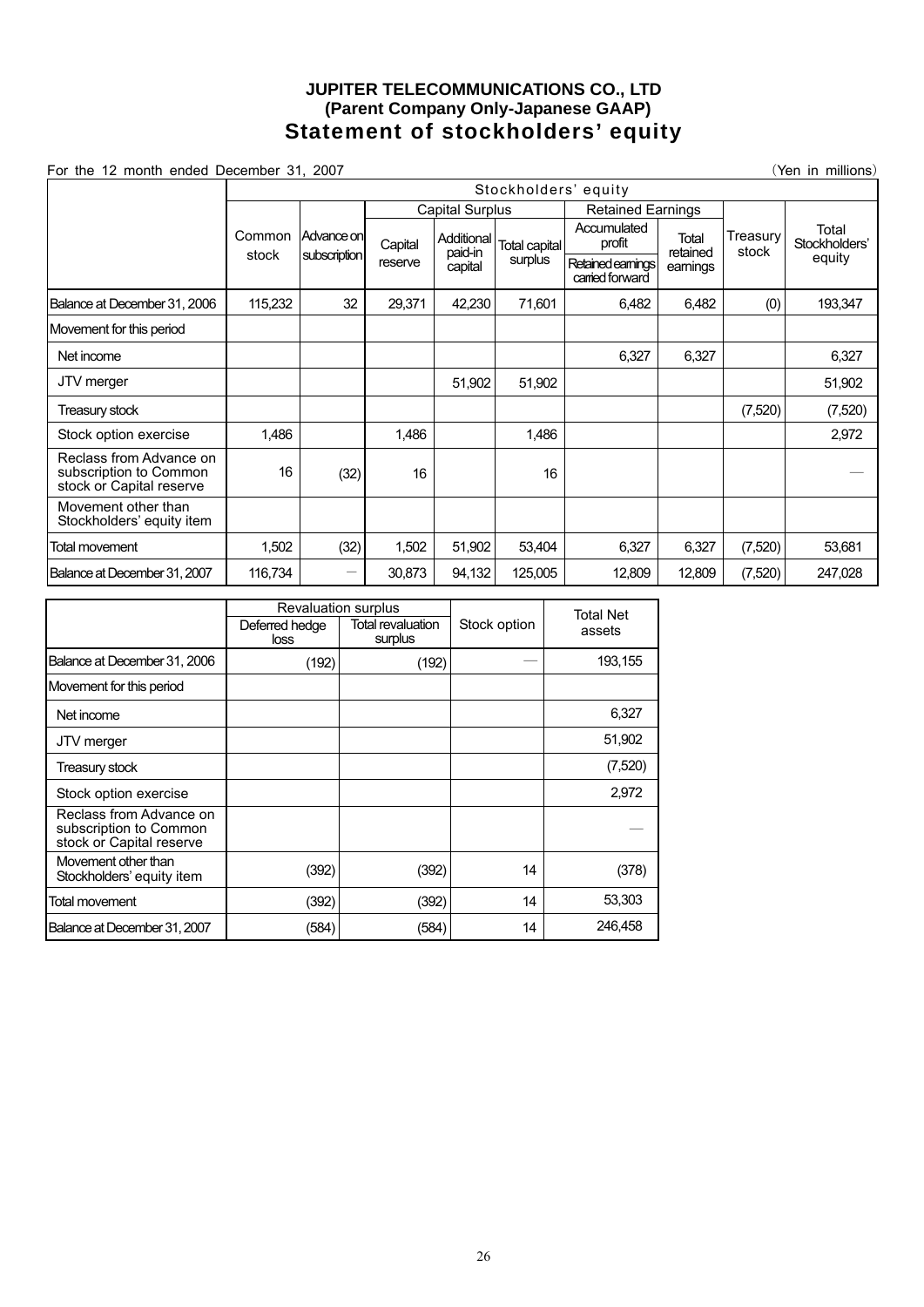For the 12 month ended December 31, 2008 (Yen in millions)

|                                                        | Stockholders' equity |                                                    |                       |                                                 |                       |                |         |         |                   |                        |
|--------------------------------------------------------|----------------------|----------------------------------------------------|-----------------------|-------------------------------------------------|-----------------------|----------------|---------|---------|-------------------|------------------------|
|                                                        |                      | <b>Capital Surplus</b><br><b>Retained Earnings</b> |                       |                                                 |                       |                |         |         |                   |                        |
|                                                        | Common<br>stock      | Capital                                            | Additional<br>paid-in | <b>Total capital</b>                            | Accumulated<br>profit | Total retained |         |         | Treasury<br>stock | Total<br>Stockholders' |
|                                                        |                      | reserve                                            | capital               | surplus<br>Retained earnings<br>carried forward |                       | earnings       |         | equity  |                   |                        |
| Balance at December 31, 2007                           | 116,734              | 30,873                                             | 94,132                | 125,005                                         | 12,809                | 12,809         | (7,520) | 247,028 |                   |                        |
| Movement for this period                               |                      |                                                    |                       |                                                 |                       |                |         |         |                   |                        |
| Dividend                                               |                      |                                                    |                       |                                                 | (3,428)               | (3,428)        |         | (3,428) |                   |                        |
| Net income                                             |                      |                                                    |                       |                                                 | 6,982                 | 6,982          |         | 6,982   |                   |                        |
| Retirement of treasury stock                           |                      |                                                    | (0)                   | (0)                                             |                       |                | 0       |         |                   |                        |
| Stock option exercise                                  | 428                  | 429                                                |                       | 429                                             |                       |                |         | 857     |                   |                        |
| thar<br>other<br>Movement<br>Stockholders' equity item |                      |                                                    |                       |                                                 |                       |                |         |         |                   |                        |
| Total movement                                         | 428                  | 429                                                | (0)                   | 429                                             | 3,554                 | 3,554          | 0       | 4,411   |                   |                        |
| Balance at December 31, 2008                           | 117,162              | 31,302                                             | 94,132                | 125,434                                         | 16,363                | 16,363         | (7,520) | 251,439 |                   |                        |

|                                                  | <b>Revaluation surplus</b> |                              |              |                  |  |
|--------------------------------------------------|----------------------------|------------------------------|--------------|------------------|--|
|                                                  | Deferred hedge<br>loss     | Total revaluation<br>surplus | Stock option | Total Net assets |  |
| Balance at December 31, 2007                     | (584)                      | (584)                        | 14           | 246,458          |  |
| Movement for this period                         |                            |                              |              |                  |  |
| Dividend                                         |                            |                              |              | (3,428)          |  |
| Net income                                       |                            |                              |              | 6,982            |  |
| Retirement of treasury stock                     |                            |                              |              |                  |  |
| Stock option exercise                            |                            |                              |              | 857              |  |
| Movement other than<br>Stockholders' equity item | (499)                      | (499)                        | 34           | (465)            |  |
| Total movement                                   | (499)                      | (499)                        | 34           | 3,946            |  |
| Balance at December 31, 2008                     | (1,083)                    | (1,083)                      | 48           | 250.404          |  |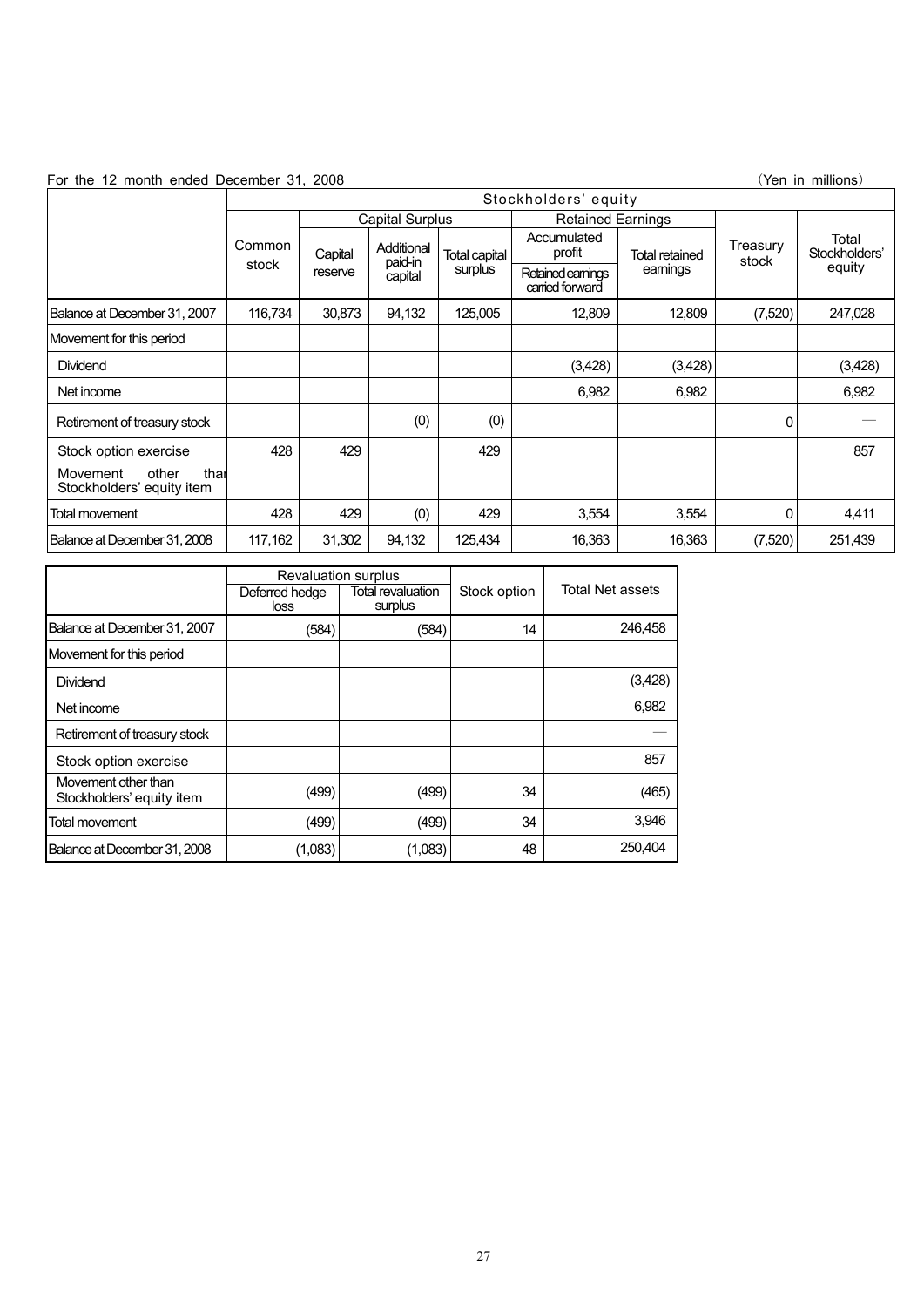### **Significant Accounting Policies**

- 1. Securities Valuation Method
	- Investments to subsidiaries and affiliates
	- Acquisition cost by the moving average method
	- Other investments
	- Non-marketable Securities
	- Acquisition cost by the moving average method
- 2. Inventory Valuation

Lower of cost or market by the moving average method

3. Depreciation Method of Tangible Fixed Assets

| The straight-line method is applied. |                 |
|--------------------------------------|-----------------|
| <b>Buildings</b>                     | $15 - 50$ years |
| Other structures                     | $10 - 60$ years |
| Machinery and equipment              | $4-15$ years    |

- 4. Amortization Method of Intangible Fixed Assets
	- Straight-line method

With regard to software for in-house use, straight-line method over estimated in-house useful life (5 years). With regard to goodwill, straight-line method over 10 years

5. Long term Prepaid Expenses

Amortized using straight-line method.

- 6. Allowance and Reserve
	- (1) Allowance for Bad debts

Calculate based on historical bad debt ratio approach for general receivables and on debtor's financial evaluation approach for particular doubtfuls.

- 7. Important foreign exchange hedge method
	- (1) Hedge accounting method
		- Deferred hedge method is applied. When allotment is applicable, such method is used.
	- (2) Measure and object for hedge

Hedge measure: Foreign exchange reserve, and interest swap

Object for hedge: Account receivables and payables in foreign currency, and interest of debt loans with variable interest rate

(3) Hedge policy

The Company tries to minimize the risks of foreign exchange fluctuations of account receivables and payables in foreign currency as well as the risks of fluctuations of interest rate for debt loans based on the Company's internal regulations.

(4) Valuation of hedge

Valuation is done comparing reserved rates and actual rates at closing dates and settlement dates. With regard to interest swap, valuation is done by the interest risk as object for hedge being diminished.

8. Lease transaction

Except for finance lease where ownership is expected to transfer to the lessee, the accounting method for lease transactions in conformance with accounting policy of general lease transaction is applied.

9. Consumption Taxes

Consumption taxes are excluded from income and expenses in Statement of Operations, and net of payables / receivables of Consumption Taxes are recorded in Balance Sheet.

# **Change of Significant Accounting Policies (Parent Only-Japanese GAAP)**

Due to early adoption of new accounting guidance, JICPA Accounting Standard Committee Report No. 10 (The revision of the practical guidance for deferred income tax accounting for stand alone financial statements), our operating income and ordinary income both increased by ¥844 million and our net income before taxes increased by ¥1,125 million.